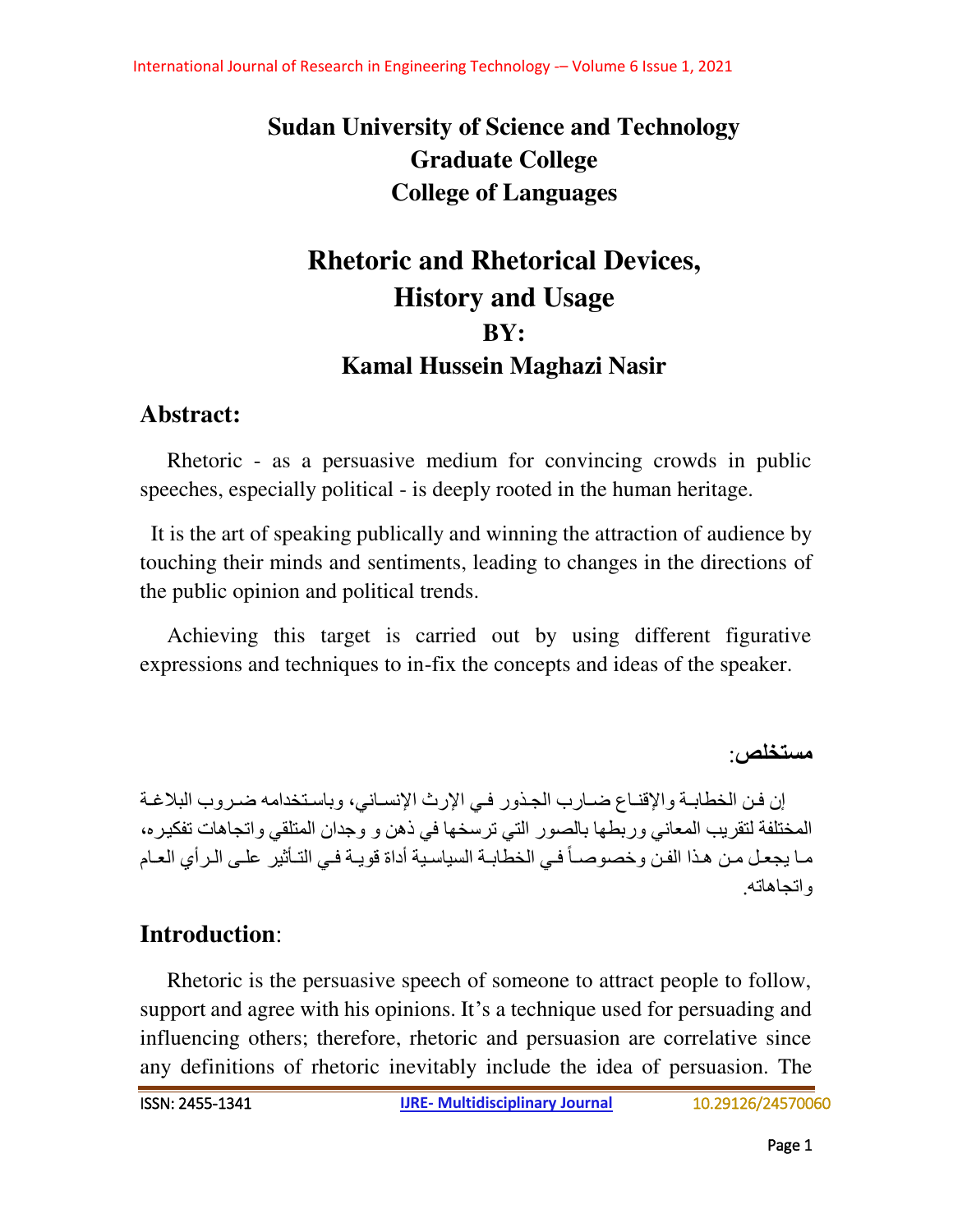main difference between them is that rhetoric refers to the act of communication from the audience's perspective, whereas persuasion refers to both the intentions of speaker and successful results (Charterls Black, 2005: 8-9). Therefore, audiences will only be persuaded with the speaker's successful rhetoric.

 Rhetoric emerged as a method for argumentation in ancient Greece in the 5<sup>th</sup> century B.C., in which a huge progress from oral to literate culture was experienced by Greece. Undoubtedly, this progress contributed to the emergence of rhetoric (Ilie, 2006). During that era, three distinguished methods of classic rhetoric emerged, specifically: (a) the Sophistical; (b) the Aristotelian; and (c) the Platonic. The Sophists were teachers that got the chance to educate people how to effectively participate in a new democratic system. Their instruction included knowledge about argument, reason and critical thinking. The Sophists are thought to be the pioneers in utilizing rhetoric in their discourse, they used it as a strategy to change a weaker argument into the stronger one through utilizing creativity and experimenting with the language. This method was frequently elucidated as a deceptive act of reasoning instead of ethical argumentation (Crick, 2014, p.4). obviously, Aristotle, a Greek philosopher, was the first one to depict this notion in his book *Rhetoric*. He considered rhetoric to be an art instead of a study (Ilie, 2006). Besides, he claimed that rhetoric's goal is to persuade: "rhetoric is the capability of discovering in any given case the available means of persuasion" *(*Aristotle, 2006, p.18). Plato considered rhetoric (as cited in Ilie, 2006) as "the art of winning the soul by discourse". Nonetheless, he also believed that rhetoric was misleading since the message is created in a way to fit the reader's brains. Aristotle was the one who brought back the rhetoric's position. He contended that persuasion was a vital part of speech in civic lives, which allowed people to take part in discussions about their civil rights. Subsequently, rhetoric contributed to the creation of the democratic system. Moreover, as indicated by Aristotle, rhetoric was thought to be something that could be developed. Rhetorical skills could be acquired in debating contests which stimulate authentic circumstance (Charteris- Black, 2014, pp. 1-5).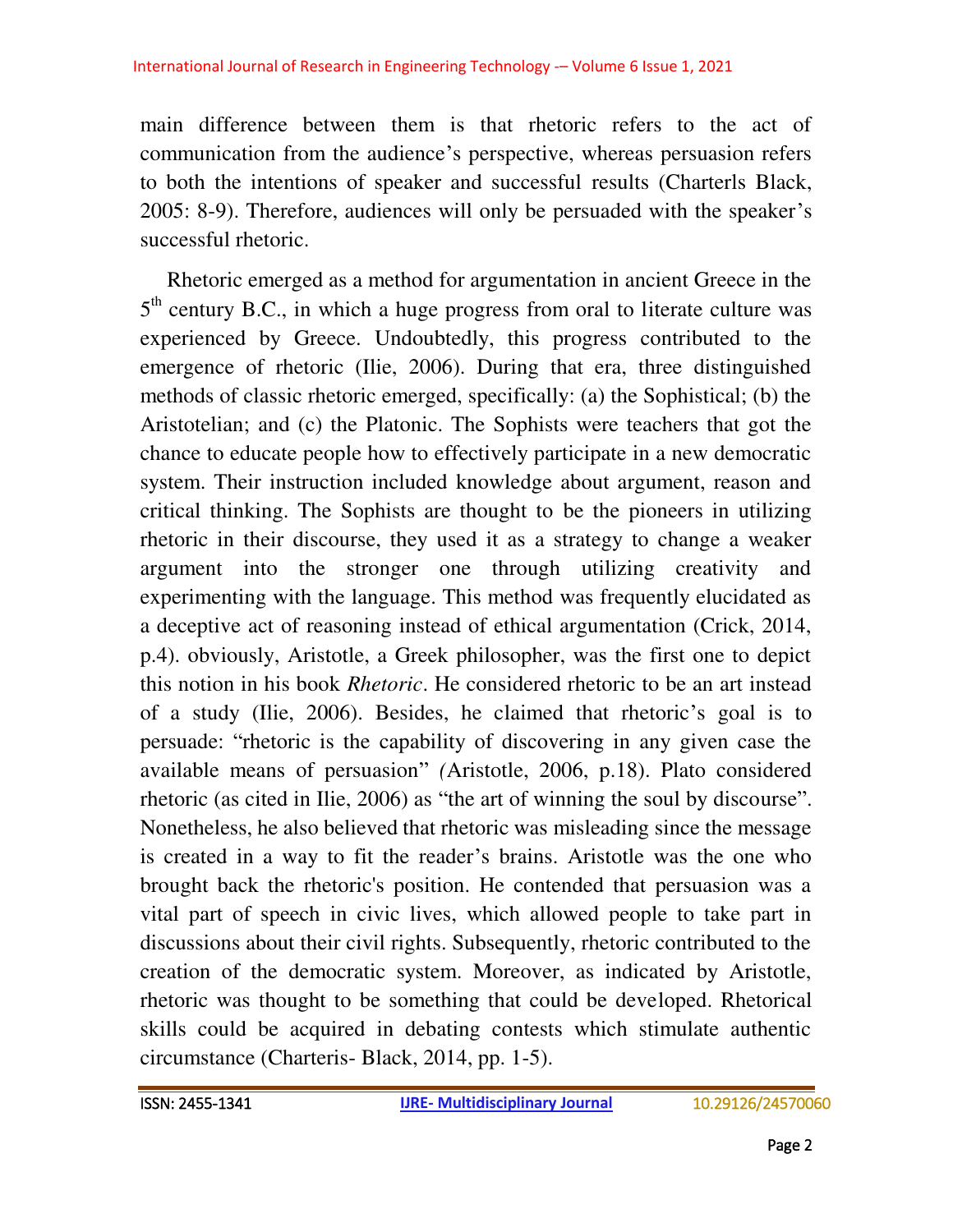Rhetoric is considered as a systematic study of the means of persuasion, and it incorporates both speaking and writing. Applying rhetoric in speeches or writings is called oratory. Transmission of information i.e. communication refers to spoken and written language (Charteris-Black, 2014, pp. 1-5). Another definition of rhetoric is "the art of addressing public concerns through employing deliberate persuasive methods before an audience at a particular event so as to change some part of a problematic condition by encouraging new forms of idea and action" (Crick, 2014, p.2). In general, rhetoric engages a speaker in a political struggle who needs to change the way an audience feels, thinks and behaves through by utilizing language as his symbolic power.

#### **Classic Rhetoric:**

 The eloquence that Nestor, Odysseus, and Achilles display in the *Iliad* by the Greek poet Homer led many Greeks to look upon Homer as the father of oratory. The establishment of democratic institutions in Athens in 510 BC imposed on all citizens the necessity of public service, making skill in oratory essential. Hence a group of teachers arose known as Sophists, who endeavored to make men better speakers by rules of art. Protagoras, the first of the Sophists, made a study of language and taught his pupils how to make the weaker cause in a speech or discussions appear the stronger argument. The actual founder of rhetoric as a science is said to be Corax of Syracuse, who in the 5th century BC defined rhetoric as the "artificer of persuasion" and composed the first handbook on the art of rhetoric. Other masters of rhetoric during this period included Corax's pupil Tisias, also of Syracuse; Gorgias of Leontini, who went to Athens in 427 BC; and Thrasymachus of Chalcedon, who also taught at Athens. Antiphon, the first of the so-called Ten Attic Orators, was also the first to combine the theory and practice of rhetoric. With Isocrates, the great teacher of oratory in the 4th century BC, the art of rhetoric was broadened to become a cultural study, a philosophy with a practical purpose.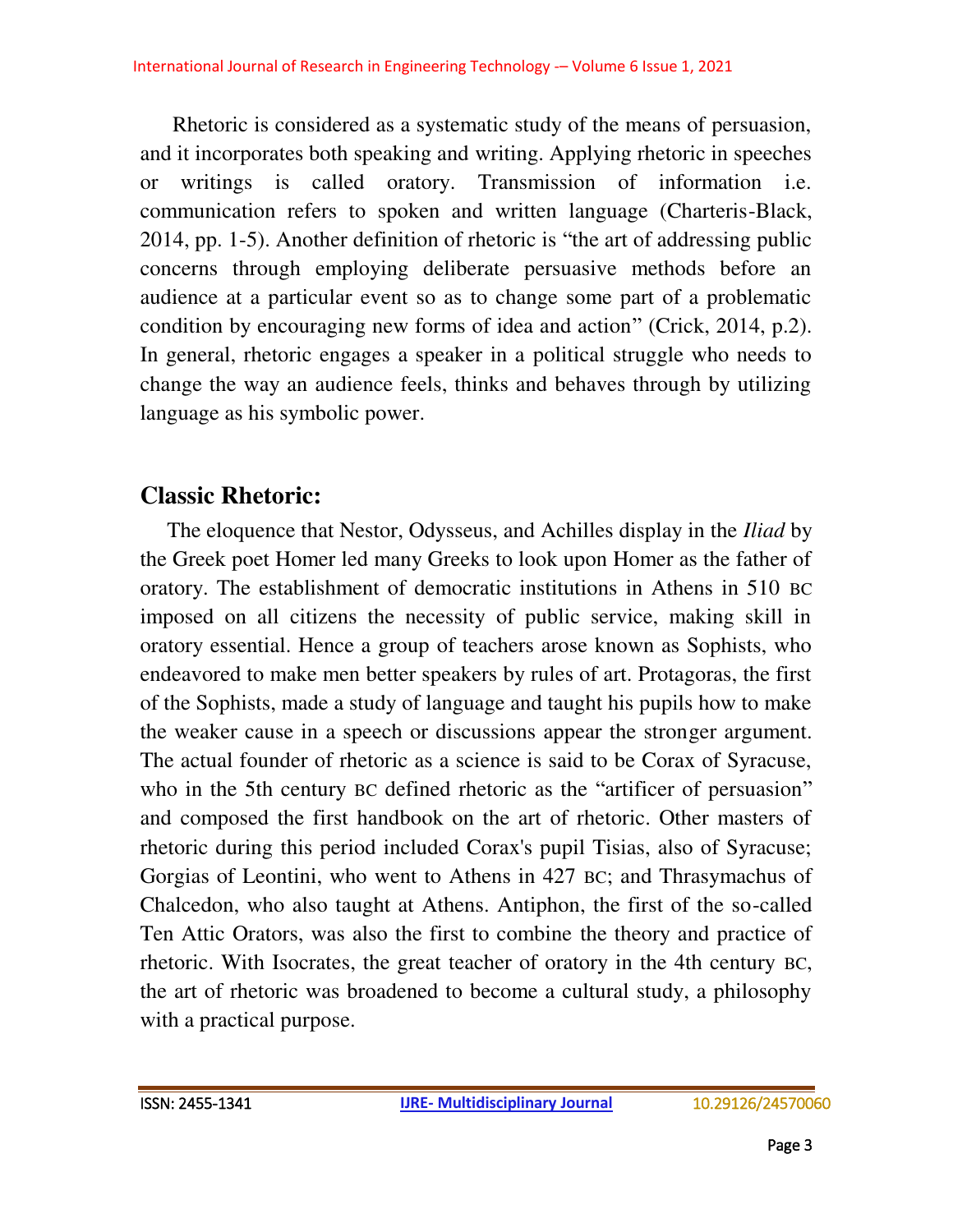The Greek philosopher Plato satirized the more technical approach to rhetoric, with its emphasis on persuasion rather than truth, in his work *Gorgias,* and in the *Phaedrus* he discussed the principles constituting the essence of the rhetorical art. The Greek philosopher Aristotle, in his work *Rhetoric,* defined the function of rhetoric as being, not that of persuasion, but rather that of "discovering all the available means of persuasion," thereby emphasizing the winning of an argument by persuasive marshaling of truth, rather than the swaying of an audience by an appeal to their emotions. He regarded rhetoric as the counterpart, or sister art, of logic. The instructors in formal rhetoric in Rome were at first Greek, and the great masters of theoretical and practical rhetoric, Cicero and Quintilian, were both influenced by Greek models. Cicero wrote several treatises on the theory and practice of rhetoric, the most important being *On the Orator* (55 BC); Quintilian's famous *Institutio Oratoria* (AD95?; *The Training of an Orator,*1921-1922) still retains its value as a thorough treatment of the principles of rhetoric and the nature of ideal eloquence. School exercises, called declamations, of the early empire are found in the existing *suasoriae* and *controversiae* of the rhetorician Seneca, the former term referring to exercises in deliberative rhetoric, the latter term referring to exercises dealing with legal issues and presenting forensic rhetoric. During the first four centuries of the Roman Empire, rhetoric continued to be taught by teachers who were called Sophists, the term by this time used as an academic title.

### **Modern Rhetoric**

 In the early 18th century, rhetoric declined in importance, although more on its theoretical than on its practical side, since the political arena and the debating platform continued to furnish numerous opportunities for effective oratory. For the next half-century, the art of rhetoric had increasingly fewer exponents. The *Lectures on Rhetoric* (1783) by the Scottish clergyman Hugh Blair achieved considerable popularity in the late 18th and early 19th centuries, as did the *Philosophy of Rhetoric* (1776) by the Scottish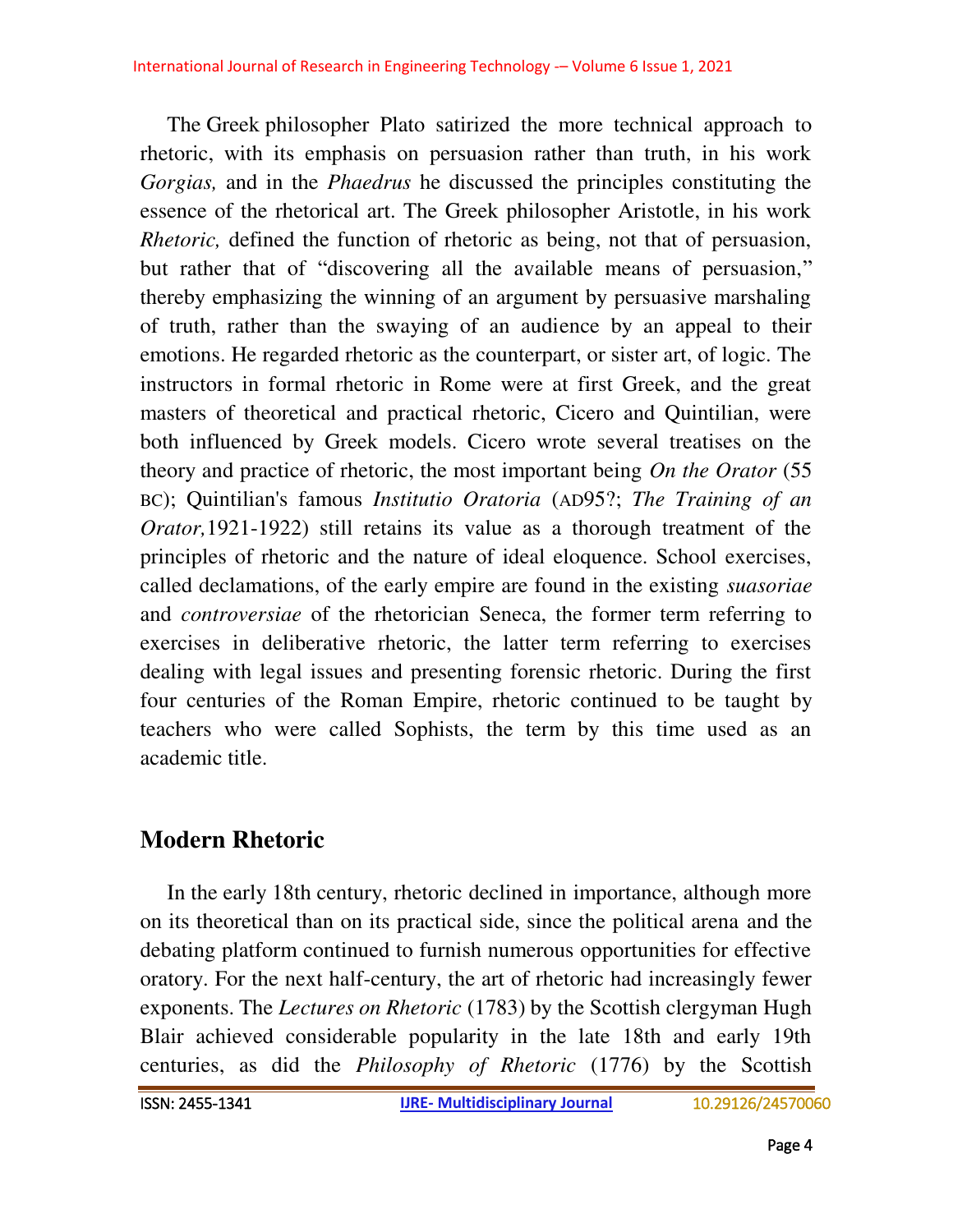theologian George Campbell and the *Elements of Rhetoric* (1828) by the British logician Richard Whately. In the first half of the 20th century, a revival of the study of formal rhetoric, encouraged largely by the exponents of the linguistic science known as semantics, occurred throughout the English-speaking countries of the world. The modern educators and philosophers who made notable contributions to this study included the British literary critic I. A. Richards and the American literary critics Kenneth Duva Burke and John Crowe Ransom.

 A [rhetorical](http://www.yourdictionary.com/rhetorical) device uses words in a certain way to convey meaning or to persuade. It can also be a technique used to evoke emotions within the reader or audience. Skilled writers use many different types of rhetorical devices in their work to achieve specific effects. Some types of rhetorical devices can also be considered [figurative language](http://examples.yourdictionary.com/examples-of-figurative-language.html) because they depend on a non-literal usage of certain words or phrases. Here are some common, and some not-so-common, examples of rhetorical devices that can be used to great effect in your writing:

**[Alliteration](http://examples.yourdictionary.com/alliteration-examples.html)** refers to the recurrence of initial consonant sounds. The phrase "rubber baby buggy bumpers" is one example you might remember from your childhood. Alliteration is often associated with [tongue twisters for](http://examples.yourdictionary.com/alliteration-examples-for-kids.html)  [kids,](http://examples.yourdictionary.com/alliteration-examples-for-kids.html) but brand names commonly use this technique too, such as American Apparel, Best Buy, and Krispy Kreme. **[Allusion](http://examples.yourdictionary.com/examples-of-allusion.html)** is a reference to an event, place, or person. For example, you might say, "I can't get changed that quickly, I'm not Superman!" Referring to something well known allows the writer to make a point without elaborating in great detail. **[Amplification](https://examples.yourdictionary.com/examples-of-amplification-in-literature.html)** repeats a word or expression for emphasis, often using additional adjectives to clarify the meaning. "Love, real love, takes time" is an example of amplification because the author is using the phrase "real love" to distinguish his feelings from love that is mere infatuation.

 An **[analogy](http://examples.yourdictionary.com/analogy-ex.html)** explains one thing in terms of another to highlight the ways in which they are alike. "He's as flaky as a snowstorm" would be one example of an analogy. Analogies that are very well known sometimes fall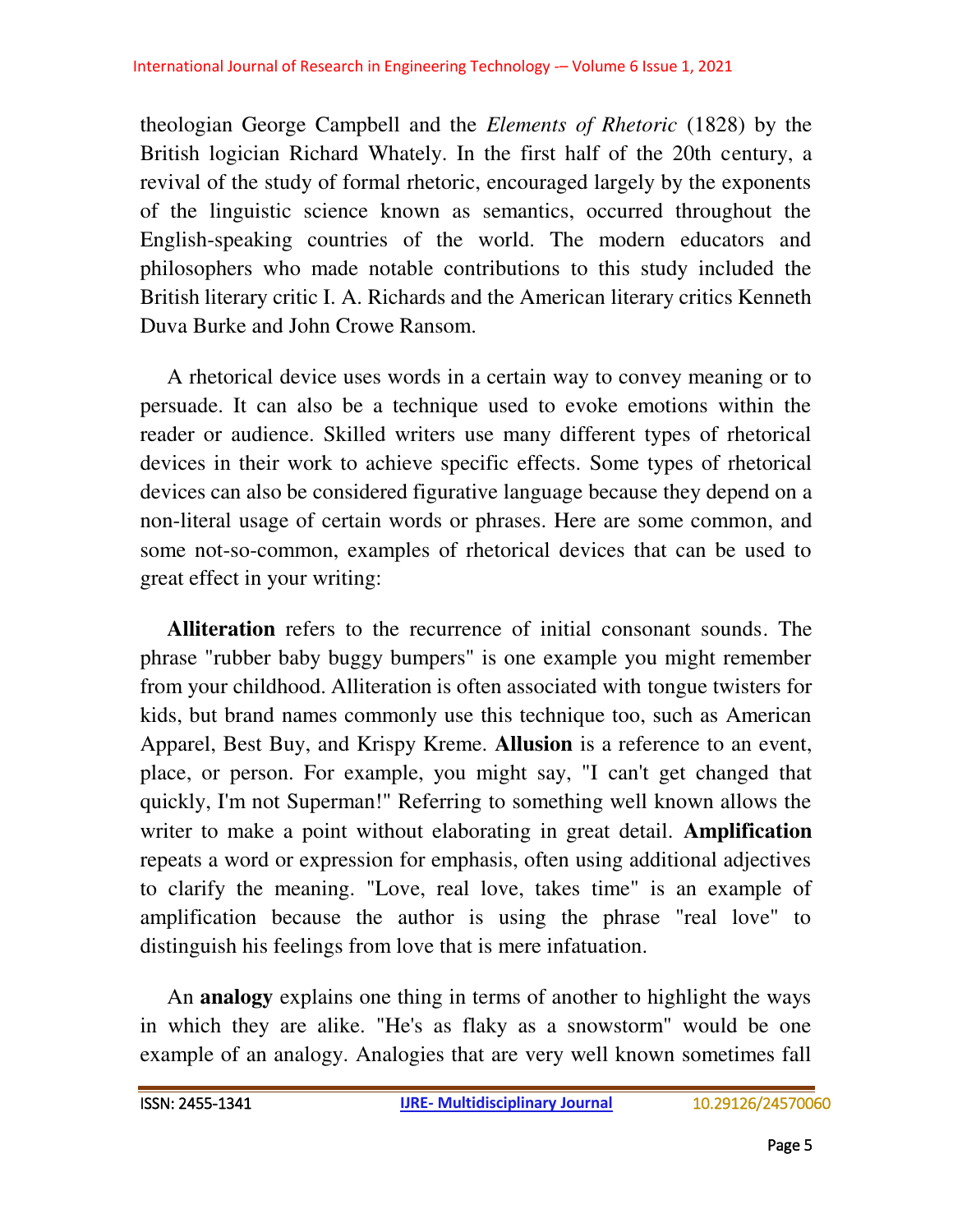into the categories of [idioms](https://examples.yourdictionary.com/idiom.html) or [figures of speech.](https://examples.yourdictionary.com/figure-of-speech-examples.html) **[Anaphora](http://examples.yourdictionary.com/anaphora-examples.html)** repeats a word or phrase in successive phrases. "If you prick us, do we not bleed? If you tickle us, do we not laugh?" is an example from Shakespeare's *Merchant of Venice*. The use of anaphora creates parallelism and rhythm, which is why this technique is often associated with music and poetry. However, any form of written work can benefit from this rhetorical device. **Antanagoge** places a criticism and a compliment together to lessen the impact. "The car is not pretty, but it runs great" would be one example, because you're referring to the vehicle's good performance as a reason to excuse its unattractive appearance.

 **Antimetabole** repeats words or phrases in reverse order. The famous [John F. Kennedy](http://quotes.yourdictionary.com/author/john-f-kennedy/) quote, "Ask not what your country can do for you - ask what you can do for your country" is a well-known example. **Antiphrasis** uses a word with an opposite meaning for ironic or humorous effect. "We named our chihuahua Goliath" is an example because a chihuahua is a very small dog and Goliath is a giant warrior from the famous Bible story.

**[Antithesis](http://examples.yourdictionary.com/examples-of-antithesis.html)** makes a connection between two things. [Neil Armstrong](https://biography.yourdictionary.com/neil-alden-armstrong) said, "That's one small step for a man, one giant leap for mankind." This pairs the idea of one man's individual action with the greater implication for humanity as a whole.

 An **[appositive](http://grammar.yourdictionary.com/parts-of-speech/nouns/example-of-an-appositive-noun.html)** places a noun or noun phrase next to another noun for descriptive purposes. An example would be, "Mary, queen of this land, hosted the ball." In this phrase, "queen of this land" is the appositive noun that describes Mary's role.

 **Enumeratio** makes a point with details. For example, saying "The hotel renovation, including a new spa, tennis court, pool, and lounge, is finally complete" uses specific details to describe how large the renovation was.

**[Epanalepsis](https://examples.yourdictionary.com/examples-of-epanalepsis.html)** repeats something from the beginning of a clause or sentence at the end. Consider the Walmart slogan, "Always Low Prices. Always." The repeated words act as bookends, driving the point home.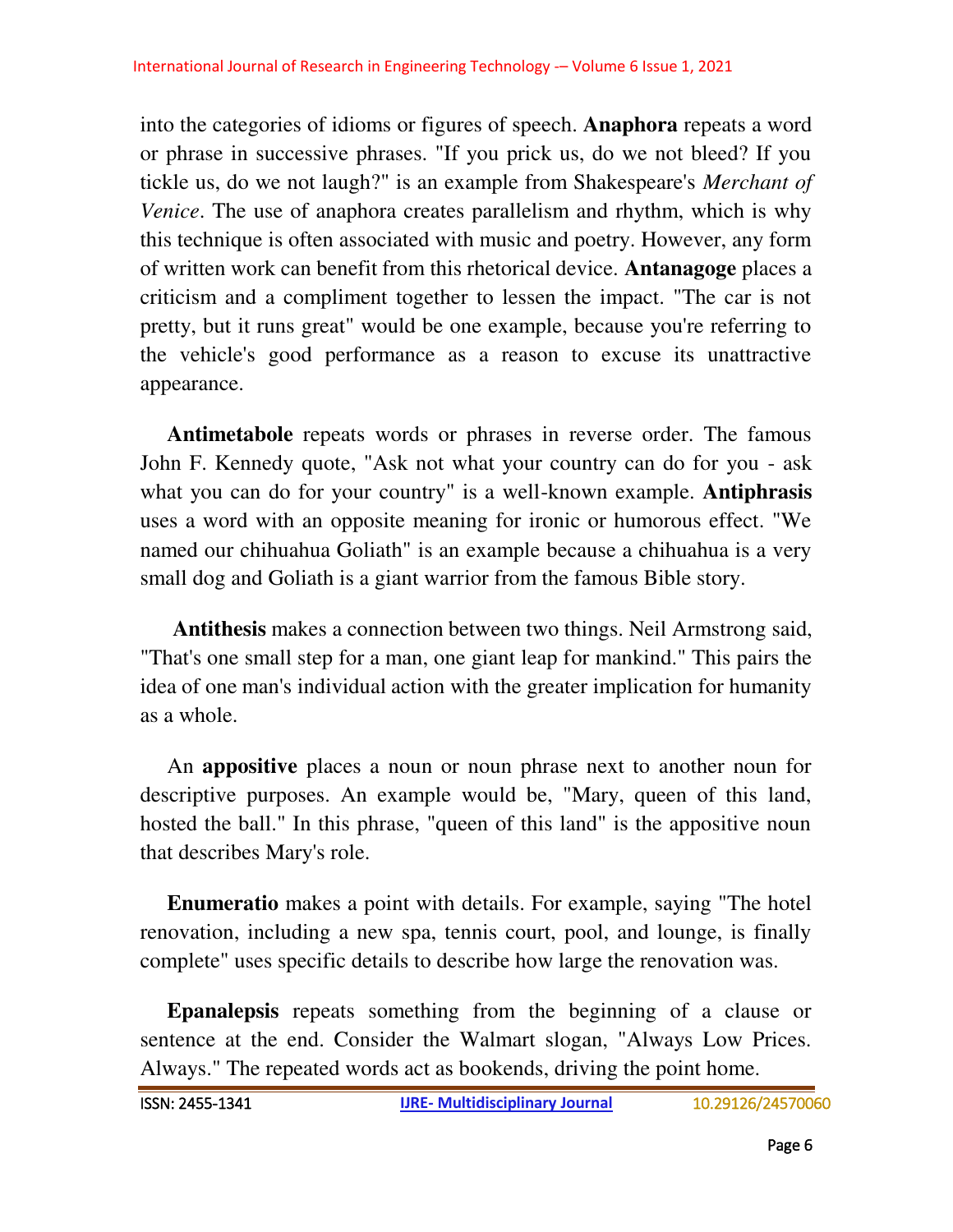An **[epithet](http://www.yourdictionary.com/epithet)** is a descriptive word or phrase expressing a quality of the person or thing, such as calling King Richard I "Richard the Lionheart." Contemporary usage often denotes an abusive or derogatory term describing race, gender, sexual orientation, or other characteristics of a minority group.

 **Epizeuxis** repeats one word for emphasis. A child who says, "The amusement park was fun, fun, fun" is using epizeuxis to convey what a wonderful time he had at the park.

**[Hyperbole](http://examples.yourdictionary.com/examples-of-hyperboles.html)** refers to an exaggeration. Saying "I have done this a thousand times" to indicate that you're very familiar with a task is an example of hyperbole because it is unlikely you've really performed the task a thousand times.

**[Litotes](https://examples.yourdictionary.com/litotes-examples.html)** make an understatement by using a negative to emphasize a positive. In this rhetorical device, a [double negative](https://examples.yourdictionary.com/examples-of-double-negatives.html) is often used for effect. So saying someone is "not a bad singer" actually means you enjoyed hearing him sing.

 **Metanoia** corrects or qualifies a statement. "You are the most beautiful woman in this town, nay the entire world" is an example of metanoia because the speaker is further clarifying the extent of the woman's beauty.

 A **[metaphor](http://examples.yourdictionary.com/metaphor-examples.html)** is a type of implied comparison that compares two things by stating one is the other. "Your eyes are the windows of your soul" means you "see" someone's emotional state by looking into their expressive eyeseyes are not literally windows.

**[Metonymy](http://examples.yourdictionary.com/examples-of-metonymy.html)** is a type of metaphor where something being compared is referred to by something closely associated with it. For example, writers often refer to the "power of the pen" to convey the idea that the written word can inspire, educate, and inform. A pen has no power as an inanimate object, but the writer's words can reach a broad audience.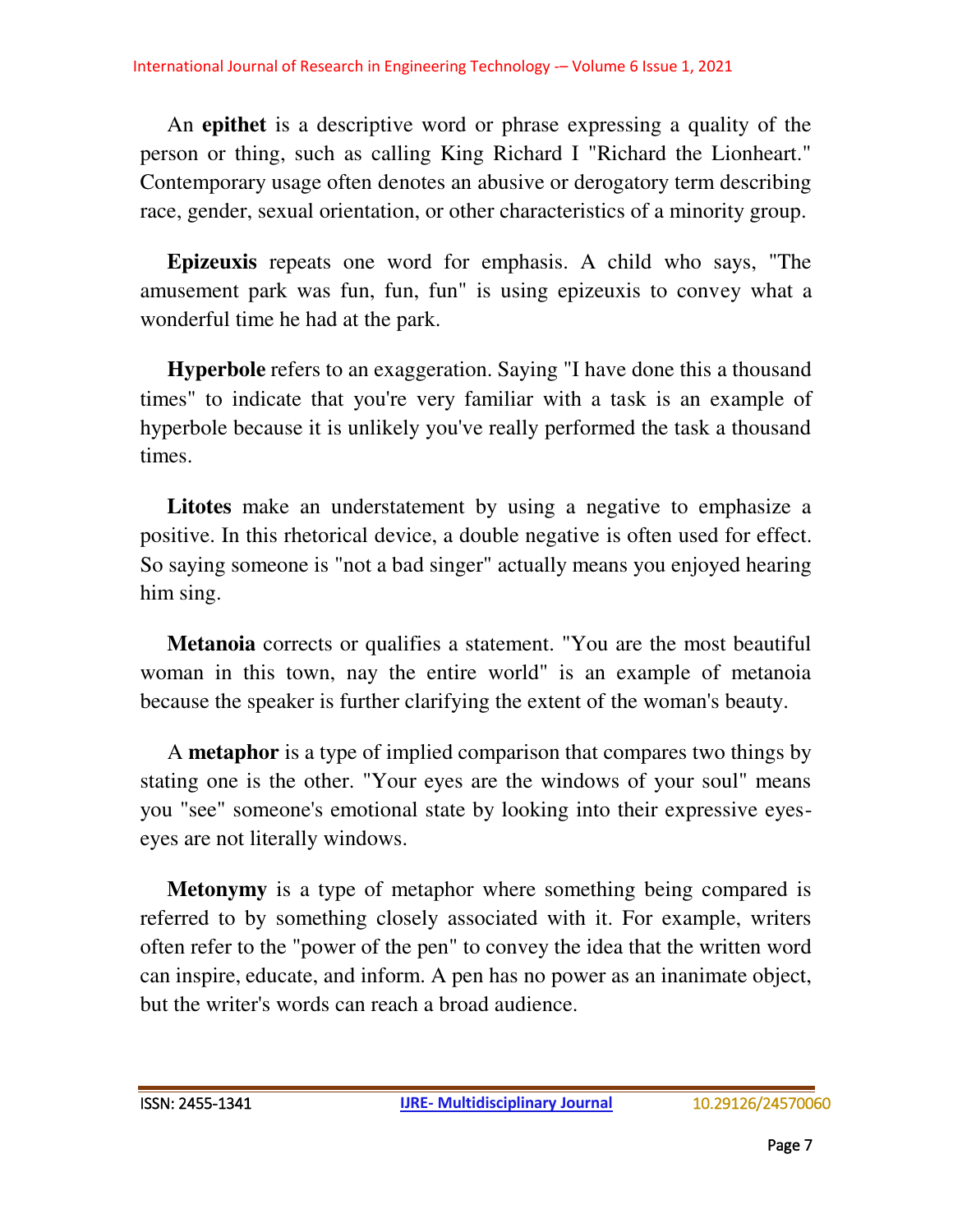**[Onomatopoeia](http://examples.yourdictionary.com/5-examples-of-onomatopoeia.html)**refers to words that imitate the sound they describe, such as "plunk," "whiz," or "pop." This type of figurative language is often used in poetry because it conveys specific images to the reader based on universal experiences. We are all familiar with the "squeal" of tires as a vehicle stops abruptly or the "jingle" of car keys in your pocket.

 An **[oxymoron](http://examples.yourdictionary.com/examples-of-oxymorons.html)** creates a two-word paradox-such as "near miss" or "seriously funny." An oxymoron is sometimes called a contradiction in terms and is most often used for dramatic effect.

**[Parallelism](http://examples.yourdictionary.com/examples-of-parallelism.html)** uses words or phrases with a similar structure. "Like father, like son" is an example of a popular phrase demonstrating parallelism. This technique creates symmetry and balance in your writing.

 A **[Simile](http://examples.yourdictionary.com/examples-of-similes.html)** directly compares one object to another. "He smokes like a chimney" is one example. Similes are often confused with metaphors, but the main difference is that a simile uses "like" or "as" to make a comparison and a metaphor simply states the comparison.

 An **[understatement](http://examples.yourdictionary.com/examples-of-understatement.html)** makes an idea less important than it really is. "The hurricane disrupted traffic a little" would be an understatement because hurricanes cause millions of dollars in damage and can lead to injuries or fatalities.

 As with all fields of serious and complicated human endeavor (that can be considered variously as an art, a science, a profession, or a hobby), there is a technical vocabulary associated with writing. *[Rhetoric](https://www.merriam-webster.com/dictionary/rhetoric)* is the name for the study of writing or speaking as a means of communication or persuasion, and though a writer doesn't need to know the specific labels for certain writing techniques in order to use them effectively, it is sometimes helpful to have a handy [taxonomy](https://www.merriam-webster.com/dictionary/taxonomy) for the ways in which words and ideas are arranged. This can help to discuss and isolate ideas that might otherwise become abstract and confusing. As with the word *rhetoric* itself, many of these *rhetorical devices* come from Greek. Now we see how these different examples of rhetorical devices work, you can use rhetorical devices in your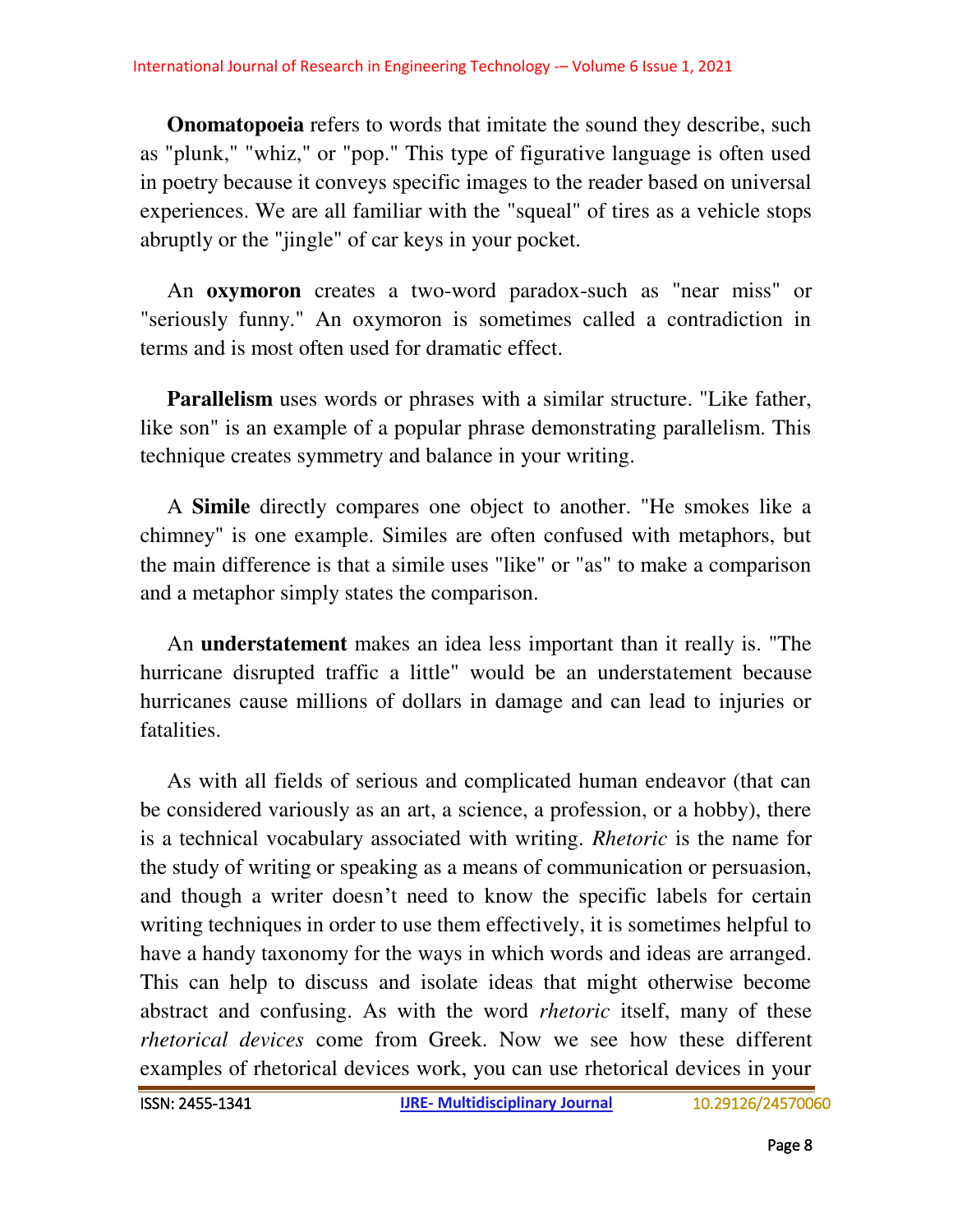own writing or speeches to create more **interesting** or **[persuasive](https://examples.yourdictionary.com/persuasive-writing-examples.html)** content that sticks in the mind.

#### **Effective Use of the Devices**

 In order for all the rhetorical devices to work well, one has to know one's audience. Before doing anything, you need to know who you're speaking to.

 Different audiences will require different vocabulary and different methods of speaking. A group of scholars is likely going to be looking for different words than a group of businessmen.

 As an example, let's say the person you're speaking to is a friend. Here, you'd be free to use more familiar language than if you were speaking to strangers. Next would be to think about what this particular friend is like. If he's a pretty sensitive guy, appealing to his emotions might work better; if he's skeptical, using logic and credibility is more likely to bring him to your side.

 Figuring out what makes your audience tick is relatively simple when focusing on just one person, especially if that person is someone you know well. You'll have to think a little more broadly and make a few more generalities when talking to larger groups.

 One way to do this is to create an audience persona. Simply speaking, this is a sketch of the speculated core members of your audience, used to help understand how people think. For example, to create a profile of your typical audience member, you can ask yourself any of the following [questions:](http://changingminds.org/techniques/speaking/preparing_presentation/know_audience.htm)

- What is their socioeconomic level, education level, nationality and age?
- What is their status or role within their organization?
- What problem do they have that you can address?
- What is on their mind at the moment?
- What is their likely attention span?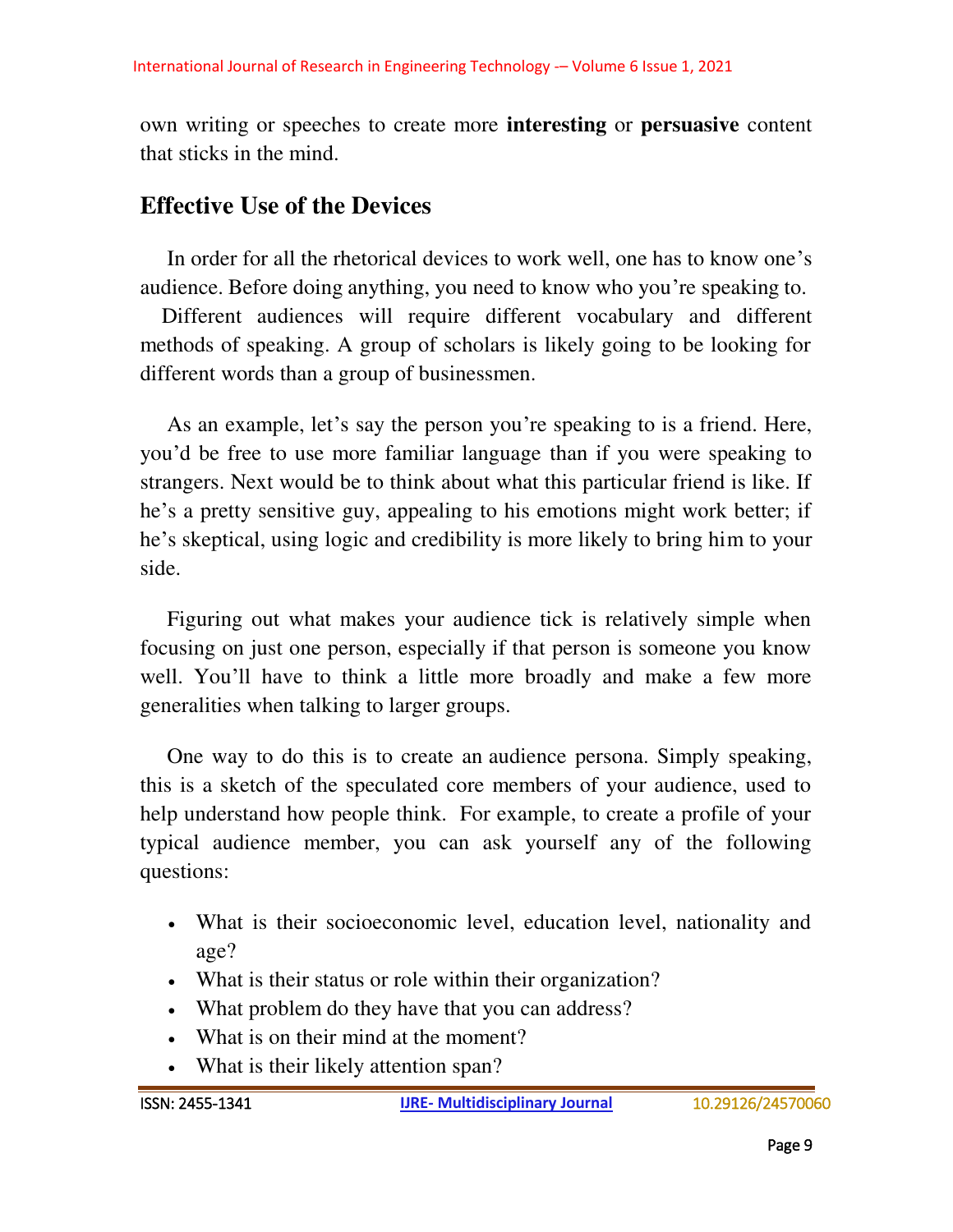- What level of interest do they have in the subject?
- What is their preferred learning style?

### **Good Knowledge of the Topic**

 Unsurprisingly, different topics will naturally lend themselves to different types of arguments. If you're giving a presentation on statistics, you're likely to focus more on logical aspects than you would if you were giving a presentation on abstract art. This doesn't mean to ignore other types of argument, just to know what your subject may be more inclined towards. What's more important is to be as informed as possible on your chosen topic. While this may seem like common sense, it's important to know your subject in enough depth so that you can be prepared for counterarguments. This usually involves learning about views that may oppose yours.

 Say, for example, you're discussing the rather hot-button topic of abortion. You'd want to look at the arguments for the other side—why people either are for or against the subject—as well as arguments for your own belief before creating your argument, or else you risk being stymied by powerful arguments from opposition. Try to consider what your audience may ask. This functions much like creating an audience persona, as it allows you to prepare for answers ahead of time. Create a few questions that seem most likely to be asked--or get a friend to help by having them ask questions--and write down some potential answers to practice.

### **Effective word-choice**

 Word choice is stressed by professors and writers alike as incredibly important, and with due reason. Different words carry with them different weight, and so may affect audiences in different ways. While this relates very strongly to the previous two points, it is also important to consider the topic alone.

 In rhetoric, there are considered to be two main types of language: connotative language and denotative language. Connotative language is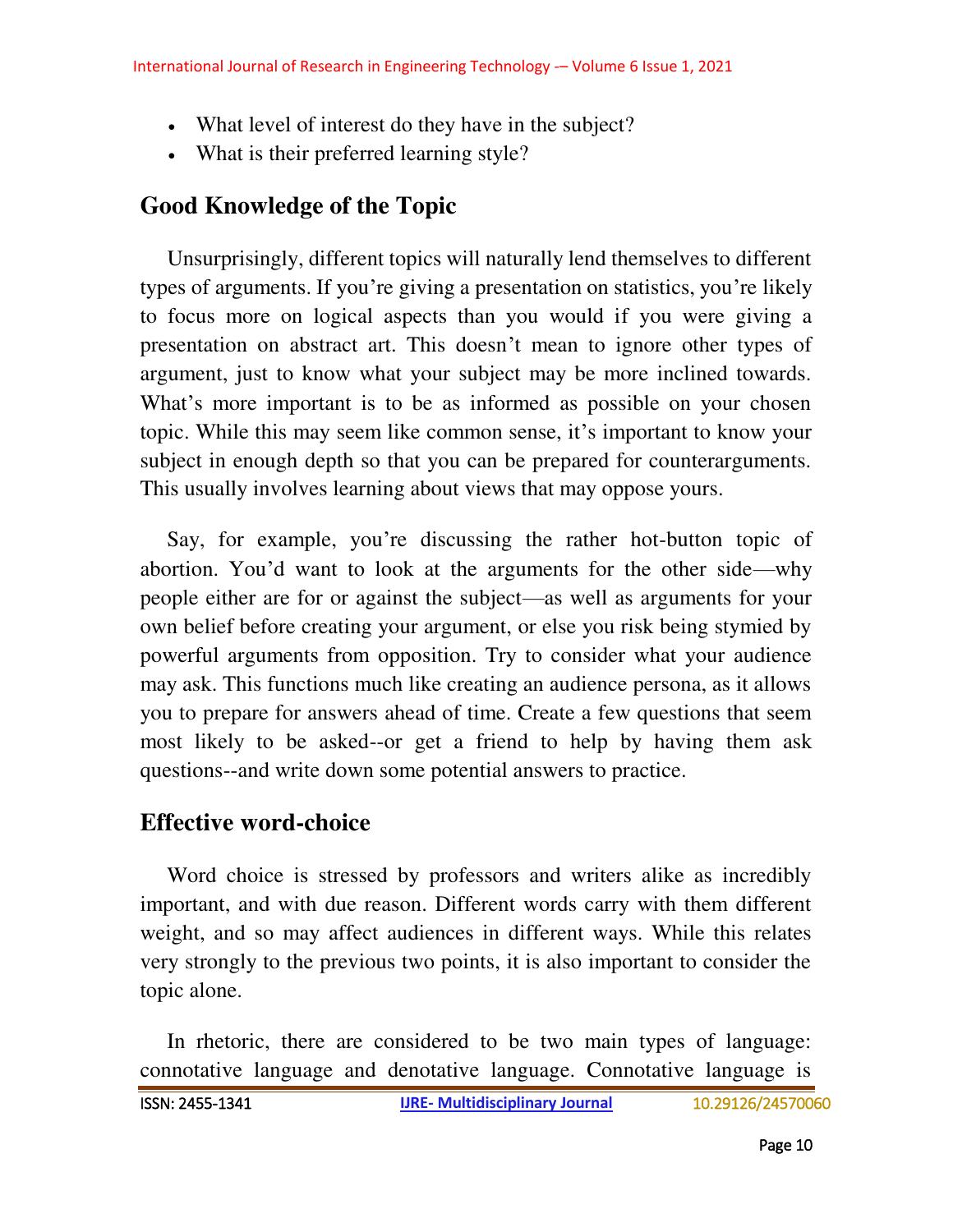generally more symbolic and encompasses the emotional meanings behind words. An example would be to call someone who expresses extreme empathy a "bleeding heart." The phrase carries somewhat derogatory connotations, as it implies that the individual is easily moved to any cause that stirs their sympathy.

 Denotative language focuses more on logic and appeals to an audience's knowledge rather than their emotions. Examples of denotative language include such statements as "the facts state" and "as you know." Denotative language usually revolves more around the textbook definition of a word, rather than what an audience might associate with it.

 There are many words that have different connotative and denotative meanings. The word "shrewd" by a dictionary definition means "clever," but carries with it a negative connotation. Likewise, the word "gay" originally meant "happy," but modern audiences would latch onto the connotative meaning of "homosexuality."

 Connotative language likely differs between audiences, so this acts as another aspect of "knowing your audience." For example, one audience may associate "liberal" with something negative, while another may associate the word with something positive. Keeping certain trigger words—or the connotative words that will produce an extreme reaction—in mind will help you understand what words to avoid or use for different audiences.

 Even words like pronouns can have a profound effect. For example, using "I" less often expresses confidence, as the speaker seems to feel less need to refer to him- or herself to prove a point. Conversely, using "I" more often makes an individual seem more open, since the speaker is perceived as expressing deeply-held personal opinions.

 Once you have these three elements in mind, it's time to decide how to make your argument. There are three different rhetorical appeals—or methods of argument—that you can take to persuade an audience: logos, ethos, and pathos.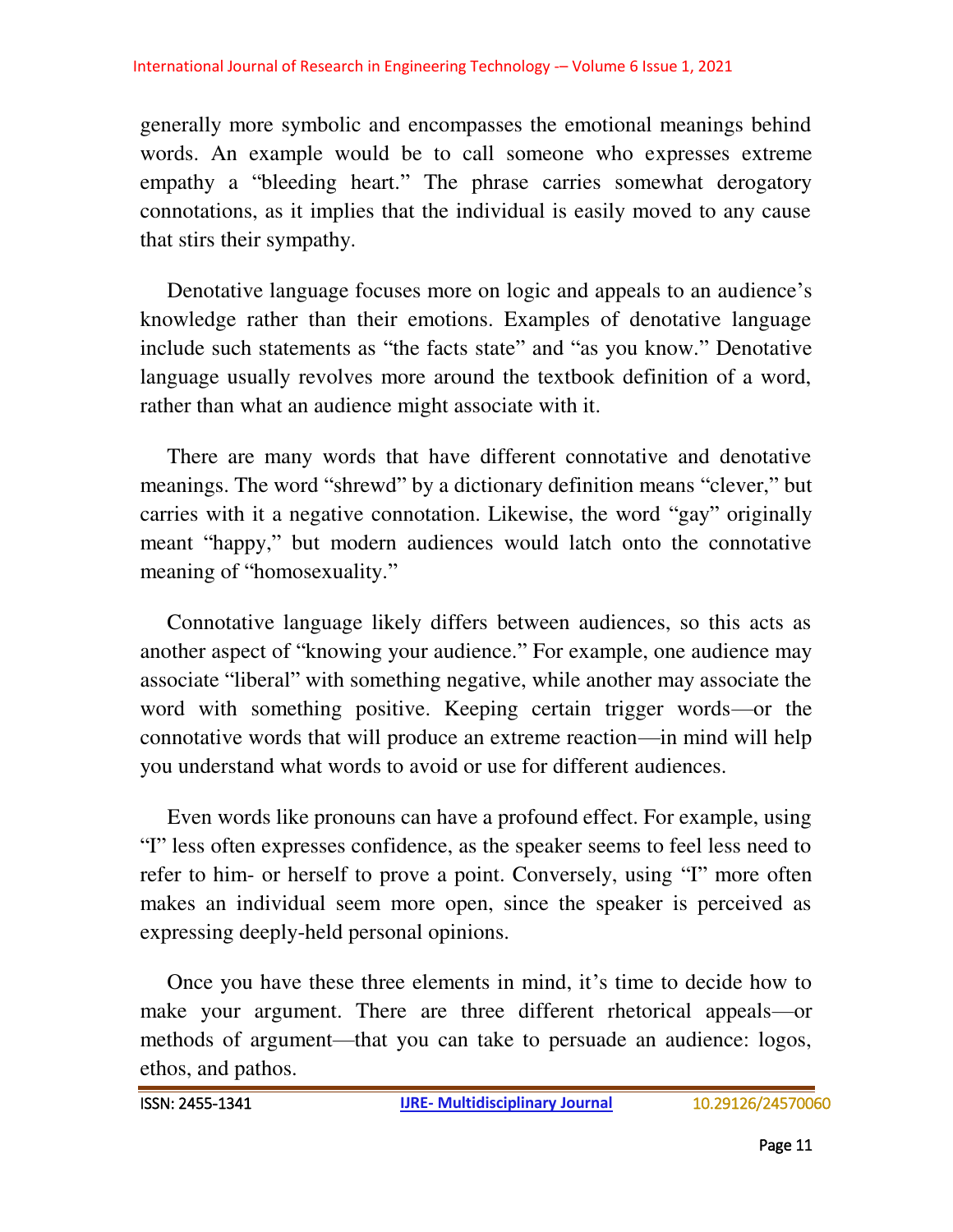# **Modes of Persuasion**

#### - **Logos:**

 Logos is most simply known as an argument from logic. In essence, you're taking a subject and giving the reasons why a certain position is positive or negative from the point of view of the facts.

 Arguments from logic aren't necessarily restricted to the subjects you'd expect, such as math or science, but can appear just as easily in such subjects as morality or public relations. Environmental concerns use this method quite frequently when they compare energy-efficient methods like solar power with fossil fuels.

 Take an example from the movie *Captain America: Civil War*. While many methods are applied throughout to debate whether or not to sign the Sokovia Accords, logos is used when the heroes are reminded that, whatever their intent, collateral damage *was* caused and, therefore, some measure of control should likely be exercised over the group. The character Vision uses it specifically when relating the increase of gifted individuals to increased damage (see video above).

 Let's take a scenario and examine how you might argue it from a logical perspective. You are discussing a book series with your friend and wish to convince him that the stories have merit. To argue from logos, you might start by giving him statistics on how many books have sold and then point out the lingering popularity in pop culture. If a story has managed to stick around so long in the public mind, there has to be something in it that people find interesting, and that might be enough of a reason to take a look

#### - **Ethos:**

 Ethos is, like the name suggests, an argument from ethics. Generally speaking, making an argument from ethos requires showing you have good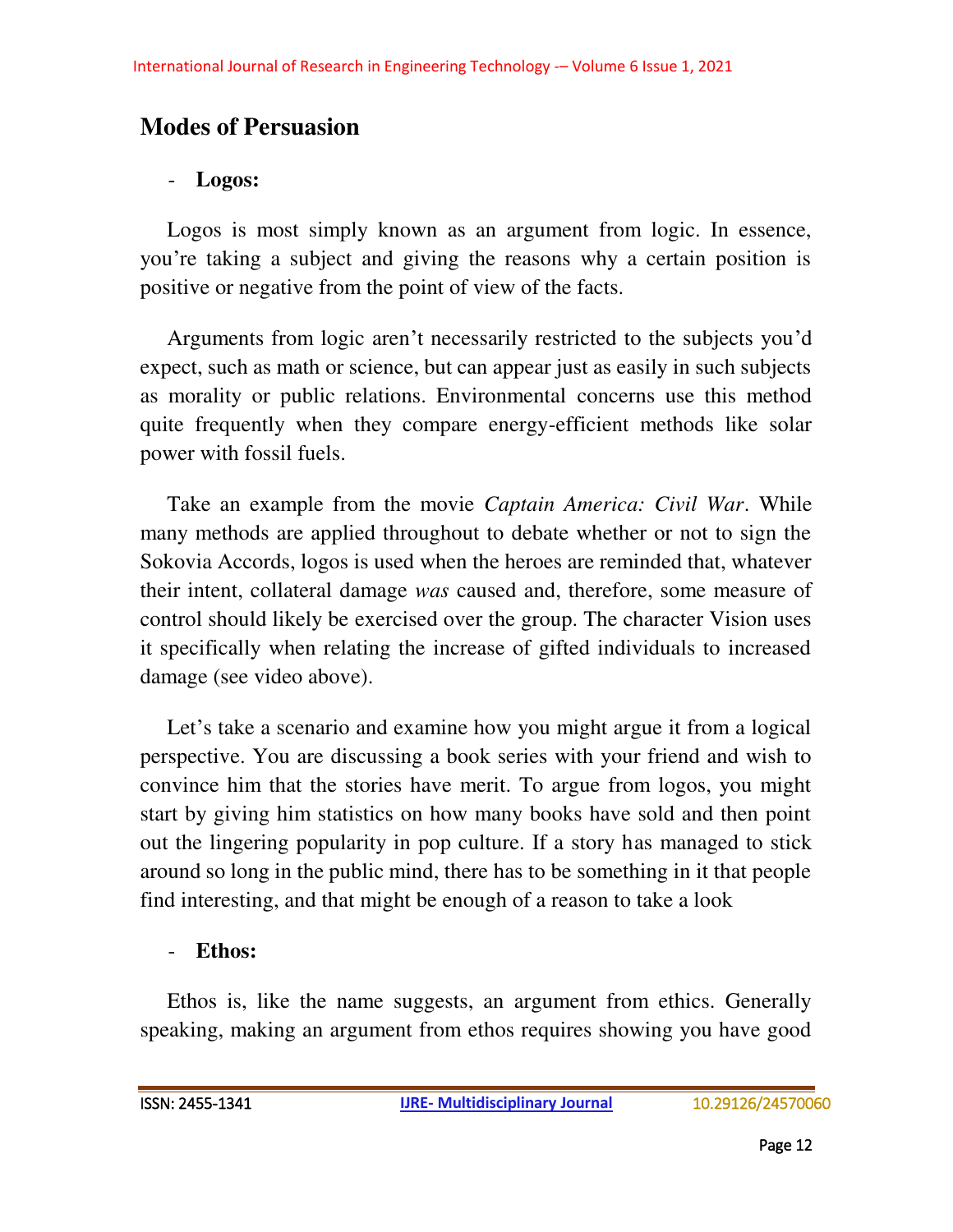will for your audience, though it can also mean that you're using your own credibility to show why you have authority to speak on a topic.

 Arguments from ethos pop up all the time with political campaigns. For example, in one of the Republican political debates in 2015, Senator Rubio [states,](http://time.com/3988276/republican-debate-primetime-transcript-full-text/) "I'm not new to the political process; I was making a contribution as the speaker of the third largest and most diverse state in the country well before I even got into the Senate." Here, Rubio is using his previous experience to help support his bid for the presidential candidacy.

 Arguing from ethos is likely something you're already familiar with through job applications. When writing cover letters, people often include their qualifications, trying to convince potential employers that they should receive a job through prior experience and their enthusiasm for the job. You've probably also been subject to this sort of argument, especially in the variety of movie commercials that state, "Critics are calling it the best movie of the year."

 Let's take the same scenario mentioned under logos and argue it using ethos. You would probably start by reminding your friend of the times you've been right about similar topics, such as movie suggestions your friend later enjoyed. Maybe you'd add something like the rhetorical question, "Would I lie to you about this?"

 Perhaps you've read a lot of books. Remember that ethos is also your authority to speak on a subject. Having read widely shows your knowledge of the book market in general, even if not all of the books have been enjoyable. Perhaps you are an *actual* authority on this subject—an author, an English professor, or something of the like. In an argument from ethos, this is the time to invoke that authority.

 Another strategy would be to draw on the ethos of others to help support your claim. This is something often seen in research, such as a paper citing experts on a subject to help prove a point. To put this into the context of the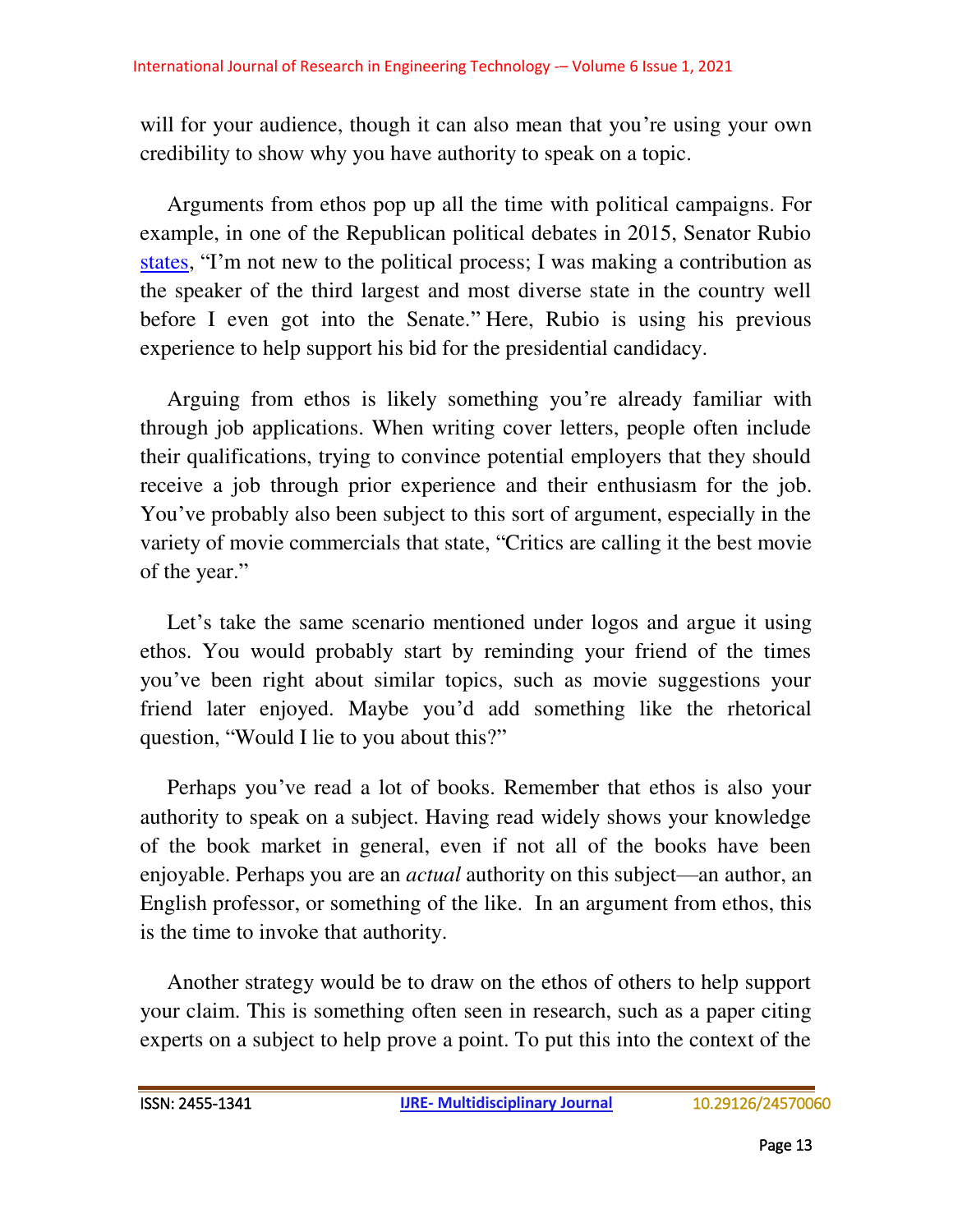proposed scenario, you could show your friend reviews from professional critics.

#### - **Pathos:**

 Pathos, the last form of argument, is argument from emotions. Here, rhetoricians appeal to the audience's emotions and try to elicit a response from them to win them over.

 In the modern day, pathos tends to get the short end of the stick; basing arguments on emotions is usually believed to make the argument flimsy and less credible. However, emotions are powerful motivators and are incredibly useful in convincing others to see a subject from your point of view.

 President Obama's speeches supply some examples of pathos. Take this example from his speech on Syria in 2013:

 "The images from this massacre are sickening: Men, women, children lying in rows, killed by poison gas."

 The words have a heavy emotional impact. "Sickening" primes the listener to expect something horrible and repulsive, and then mentioning the people killed—especially children, who are usually seen as innocent creates the automatic emotional reaction that this is wrong.

 This is, of course, a rather brutal example, and not all appeals to pathos have to be so reliant on extracting negative reactions in the audience. A friendlier example would be appealing to an audience's sense of community.

 You've likely seen pathos arguments used quite a bit in movies. The "You burn with us" scene from *Mockingjay: Part One* is an example of a scene based almost entirely on pathos.

 Let's take the scenario examined under the previous two methods and examine it through pathos. A way to start might be to explain the emotions the stories evoked in you.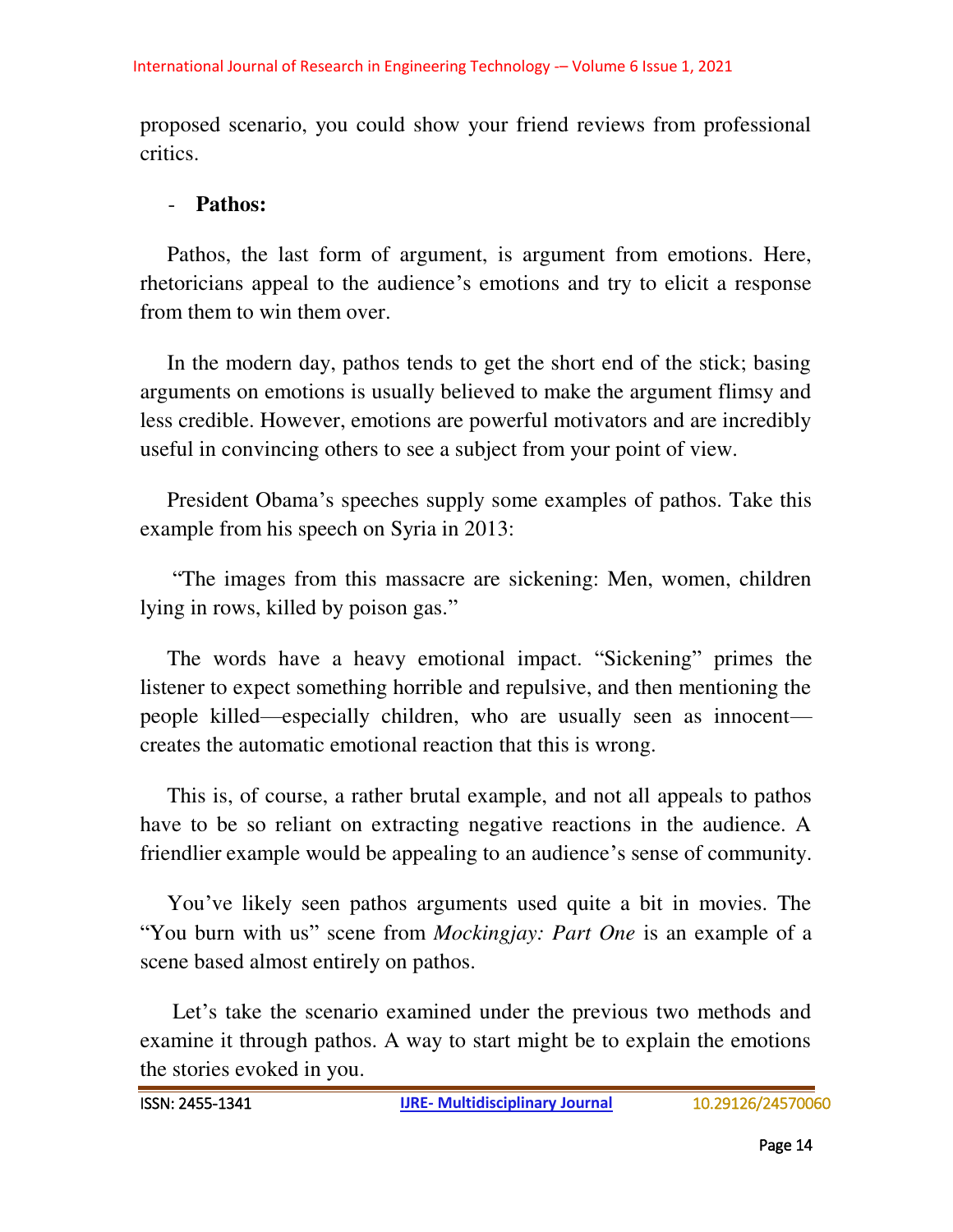For example, you might call the works "action-packed" or "moving," two popular pathos buzzwords. If you are truly enthusiastic about the series, this is the point where you would most likely want to allow that enthusiasm to overflow.

 The best method for argument, generally speaking, isn't just one of these but a combination of all three. It's up to the individual to decide what combination to use.

 These are just the basics; there are many more rhetorical topics, and even the ones mentioned can be explored in greater depth. However, mastering the basics will start you on the way to giving more persuasive presentations, and from there you can learn what methods work best for you.

### **Speech Acts Production**

 The foundation for the study of speech acts was laid by Austin (1962) and Searle (1971; 1975). A departure from Chomskyan linguistics, their work situated language within a social context, providing us with a greater awareness of the importance of sociolinguistic knowledge in the production of speech. By focusing on speech acts rather than on isolated sentences, Austin found that a class of verbs, called performative verbs, functions as the accomplishment of an action by their being spoken. That is, by uttering "I apologize," the act of apologizing is performed. Contributing to the development of speech act theory, Searle (1971) defined speech acts as the smallest units of rule-governed meaningful communication.

 Researchers such as Manes (1983) and Wolfson (1983) have drawn from Austin and Searle's development of speech act theory and applied it to the analysis of a specific speech act - the compliment. The studies by Manes and Wolfson reveal that American English speakers compliment on appearance, new acquisitions, and effort. These serve the functions of maintaining solidarity and reinforcing social values.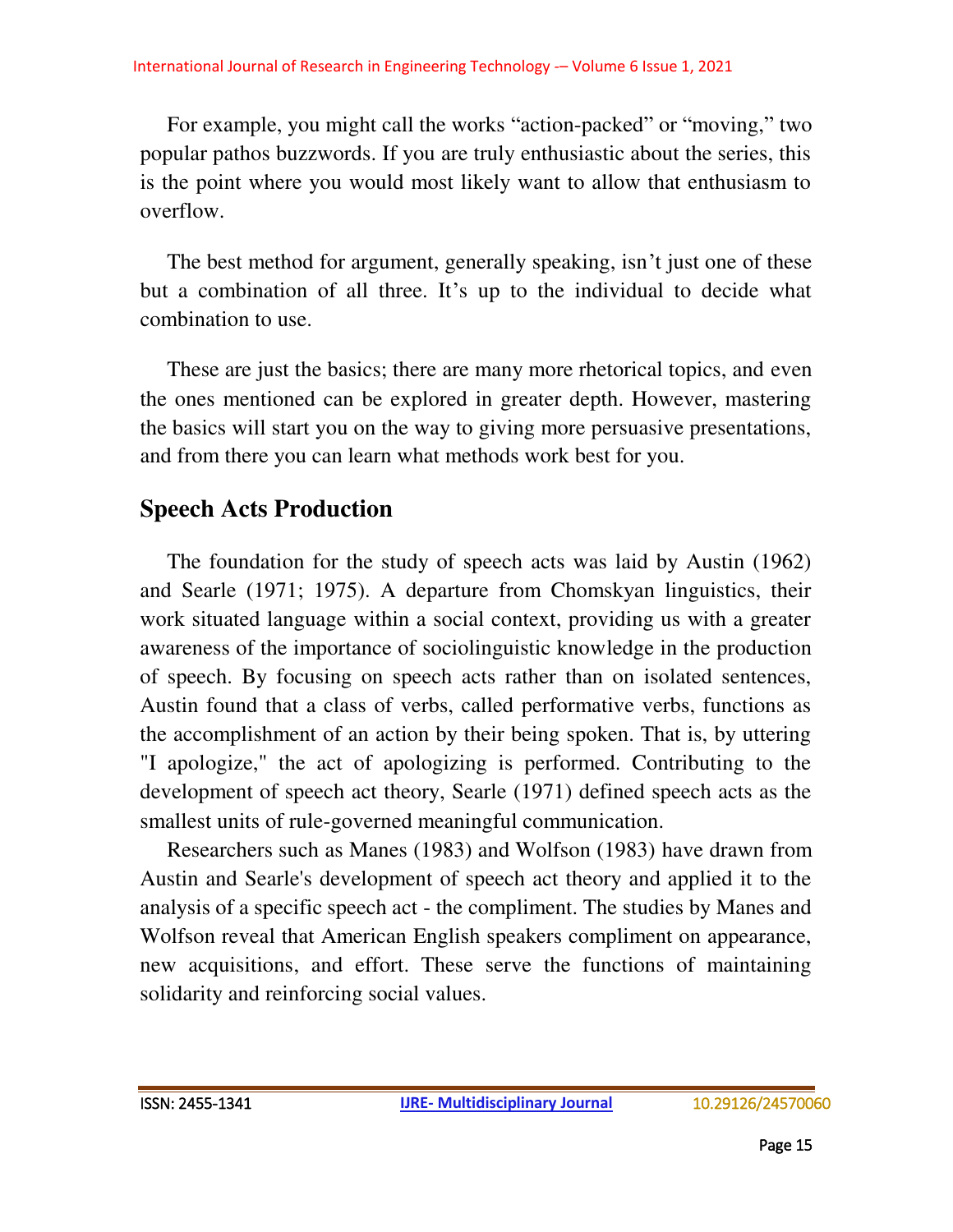Wolfson's 1983 study further demonstrates that the status relationship between the participants plays an important role in the topic of the offered compliment.

 Wolfson, D'Amico-Reisner, and Huber (1983) investigated the sociocultural rules of invitations in middle-class white American society. Their study demonstrates that interpreting this speech act may be troublesome for non-native speakers since invitations are ambiguous much of the time.

 Unambiguous invitations are produced when the speaker refers to a time and/or place/activity as well as requests a response from the addressee. The invitation, "Do you want to go to the movies tomorrow night?" contains all three components that make up an unambiguous invitation. However, Wolfson, D'Amico-Reisner, and Huber found that these unambiguous invitations occurred in only one-third of the data. Ambiguous invitations, on the other hand, which provide for negotiation between interlocutors, were found to be more representative of how native speakers of English arrange for social commitments. These invitations contain a "lead" that is a question or comment that opens up the possibility for an unambiguous invitation to follow. For example, "Are you busy tomorrow night?" is a lead that serves to establish the availability of the person before the issuance of an unambiguous invitation. Thus, although leads often precede invitations, they do not in themselves constitute an invitation. Consequently, the distinction between leads and full invitations may result in misinterpretations between native speakers and non-native speakers.

 Cohen and Olshtain (1981) expanded the concept of the speech act in their analysis of apologies. They found that semantic formulas, whether in combination or alone, can be used to perform an act of apology. For example, a speaker may express an apology, "I'm sorry"; acknowledge responsibility for a perceived wrong, "It's my fault"; offer a repair for the wrong, "I'll pay for it"; promise forbearance, "It won't happen again"; or explain the situation, "There was a traffic jam." Because each of these formulas is in itself a speech act, they make up the speech act set of apology. In another study, Olshtain (1983) used this apology speech act set as a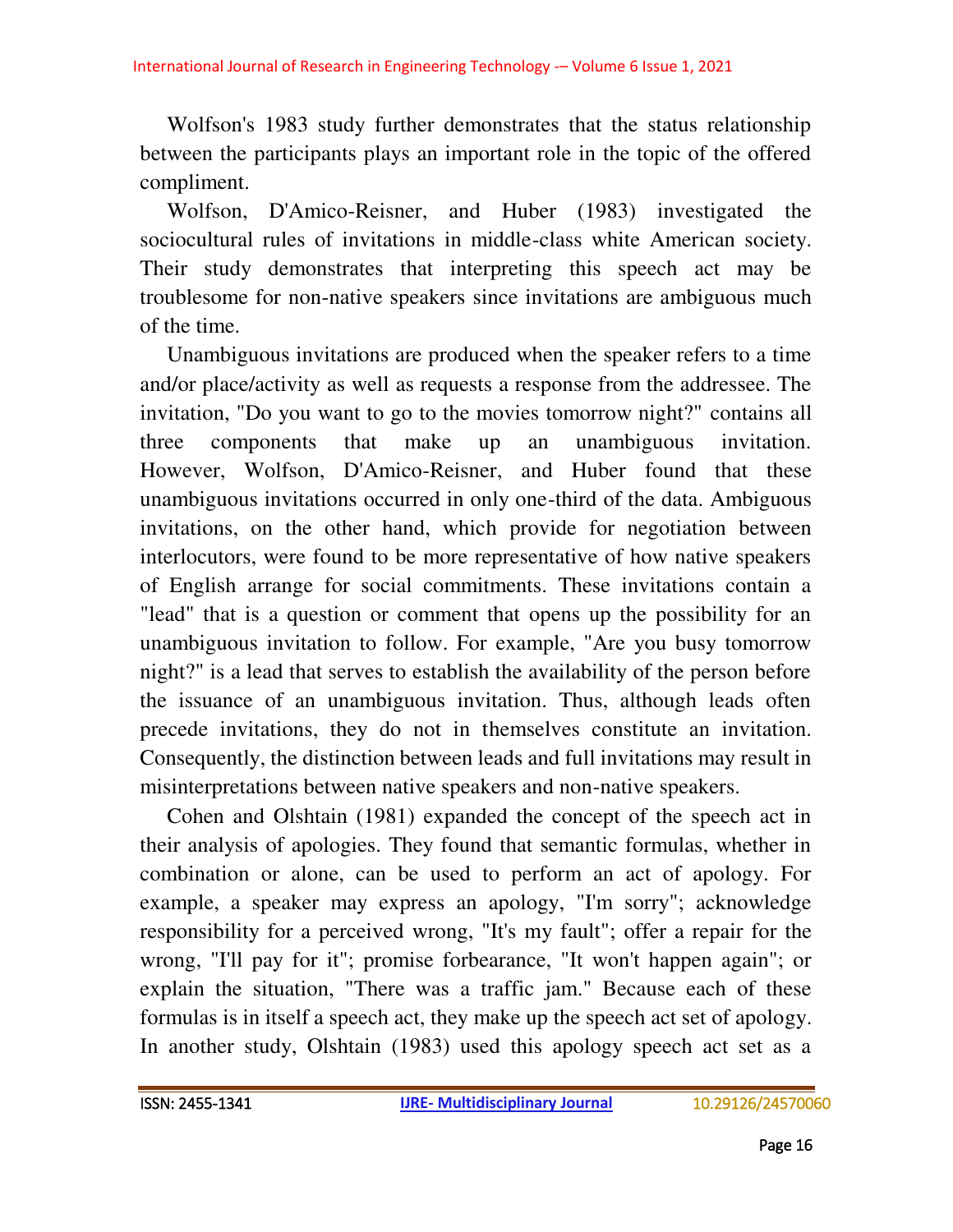framework for her intercultural research. She discovered that some cultures preferred one or another formula, or combination or formulas, to express an apology. American English speakers, for example, tend to express an apology and follow it with an explanation of the situation whereas Hebre'Y speakers tend to give an explanation only. Furthermore, Olshtain noted that these language-specific preferences may cause a second language learner to sound inappropriate in the target language. By providing just an explanation and no apology, Hebrew speakers who transfer this formula will undoubtedly sound rude in English.

 While Cohen and Olshtain referred to the speech act *set,* Ferrara (1985), drawing on van Dijk (1977) explained the need to talk about macro speech acts. Although these studies concentrated on a single speech act, Ferrara (1985) has argued that speech act theory must be extended to capture' the core action of discourse. He claims that there is a distinction between understanding the text semantically (what the talk means) and understanding the text pragmatically (what the talk does). According to Ferrara, capturing "what the talk does" involves identifying the set of macro speech acts that "underlies the entire text and insures its pragmatic coherence" (1985: 149).

 Although the macro speech act is composed of myriad single speech acts, it can only be determined by reference to the dominant speech acts in the text. Ferrara (1985) thus argues for a broader unit of analysis, the macro speech act, as a way of more effectively investigating the relationship between language and action. Second language investigators have more commonly referred to the "speech act set," a term that appears synonymous with Ferrara's macro speech act and van Dijk's 1977 use of "macrostructure."

# **Speech Acts Acceptability Judgment**

 To ascertain whether the language-specific preferences noted by Olshtain result in socially inappropriate utterances, native speaker judgments are needed. To concentrate only on the productive aspect leaves the researcher with a partial picture of the consequences of speech act performance. In fact, Olshtain and Cohen (1983) highlight the importance of sociolinguistic acceptability judgments in their discussion of methodological issues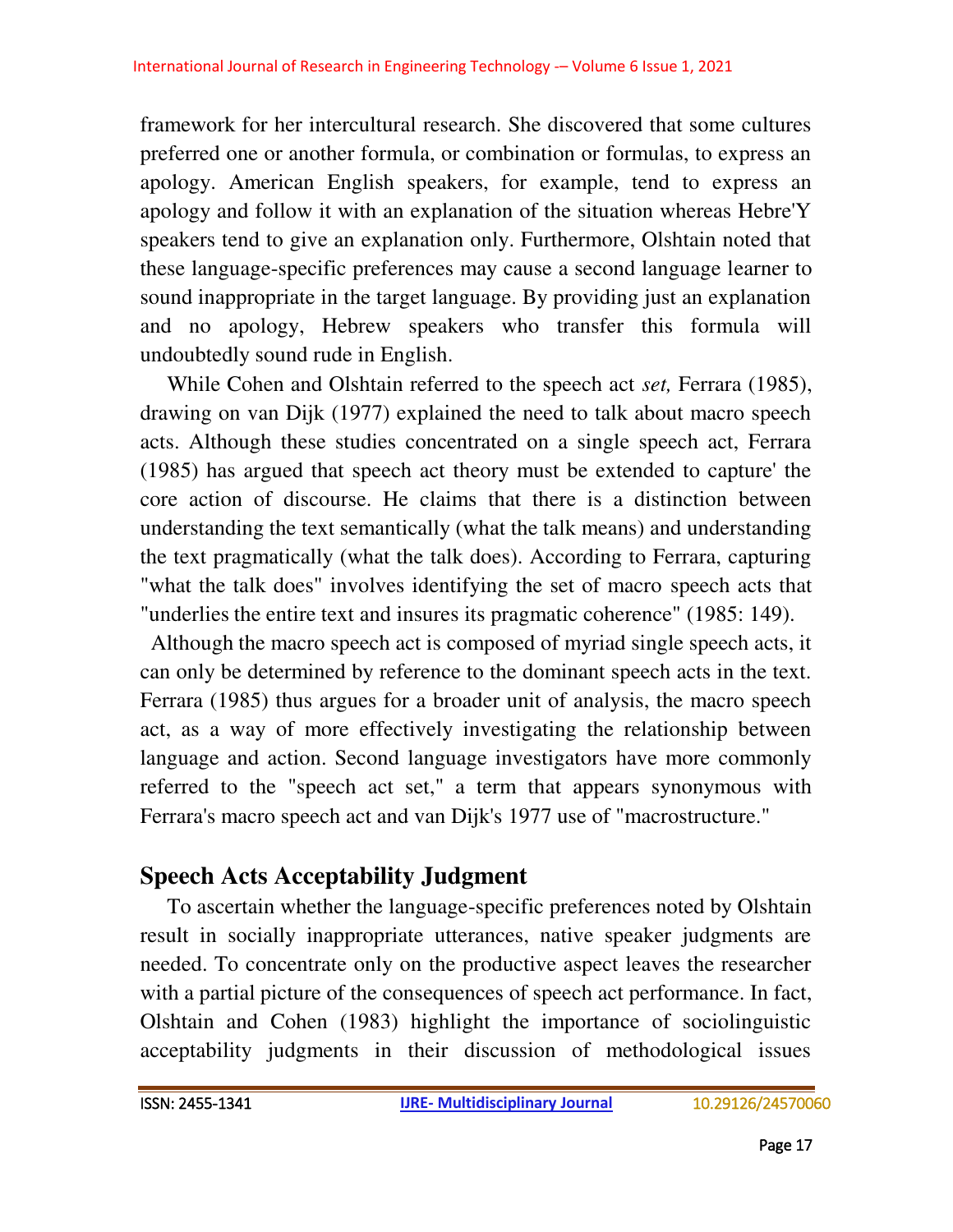concerning the study of speech acts. They argue that native speakers' judgments of non-native speakers' performance are needed to determine whether or not communication has been successful. In a later article, Cohen and Olshtain (1985) again focus on the use of acceptability judgments as one way of capturing and examining speech act behavior more effectively. The study reported in this chapter has used acceptability judgments as a critical component necessary to expand our understanding of how and when nonnative speakers fail to communicate effectively. Cohen and Olshtain discuss ways in which non-native speakers' performances of the apology speech act set may be deviant.

 They say that this deviance may be due to "a lack of compatibility between [the] speaker's intent and [the] hearer's standards of acceptability" (1985: 178). The conclusion is that we must investigate performance both from the speaker's perspective and from the listener's as well.

 Although few in number, some studies have concentrated on how nonnative speakers' production is perceived by native speakers. Olshtain and Blum-Kulka (1985), for example, conducted a study in which 172 native speakers of English, 160 native speakers of Hebrew, and 124 non-native speakers of Hebrew judged the appropriateness of request and apology strategies in Hebrew. They found that as the length of stay in the target speech community increased, non-native speakers' acceptability judg ments became increasingly similar to native speakers' judgments. Carrell and Konneker (1980) compared politeness judgments of American English native speakers and non-native speakers of English from different language backgrounds. The subjects judged and ranked eight different request strategies in English in three specially contextualized situations in terms of levels of politeness. Their study revealed that although there was a high correlation in their politeness judgments of native speakers and non-native speakers, the non-native speakers of English perceived a greater number of levels of politeness than did the native speakers. The researchers concluded that the English as a second language learners' greater number of politeness distinctions may be a result of their oversensitivity to syntactic-semantic features.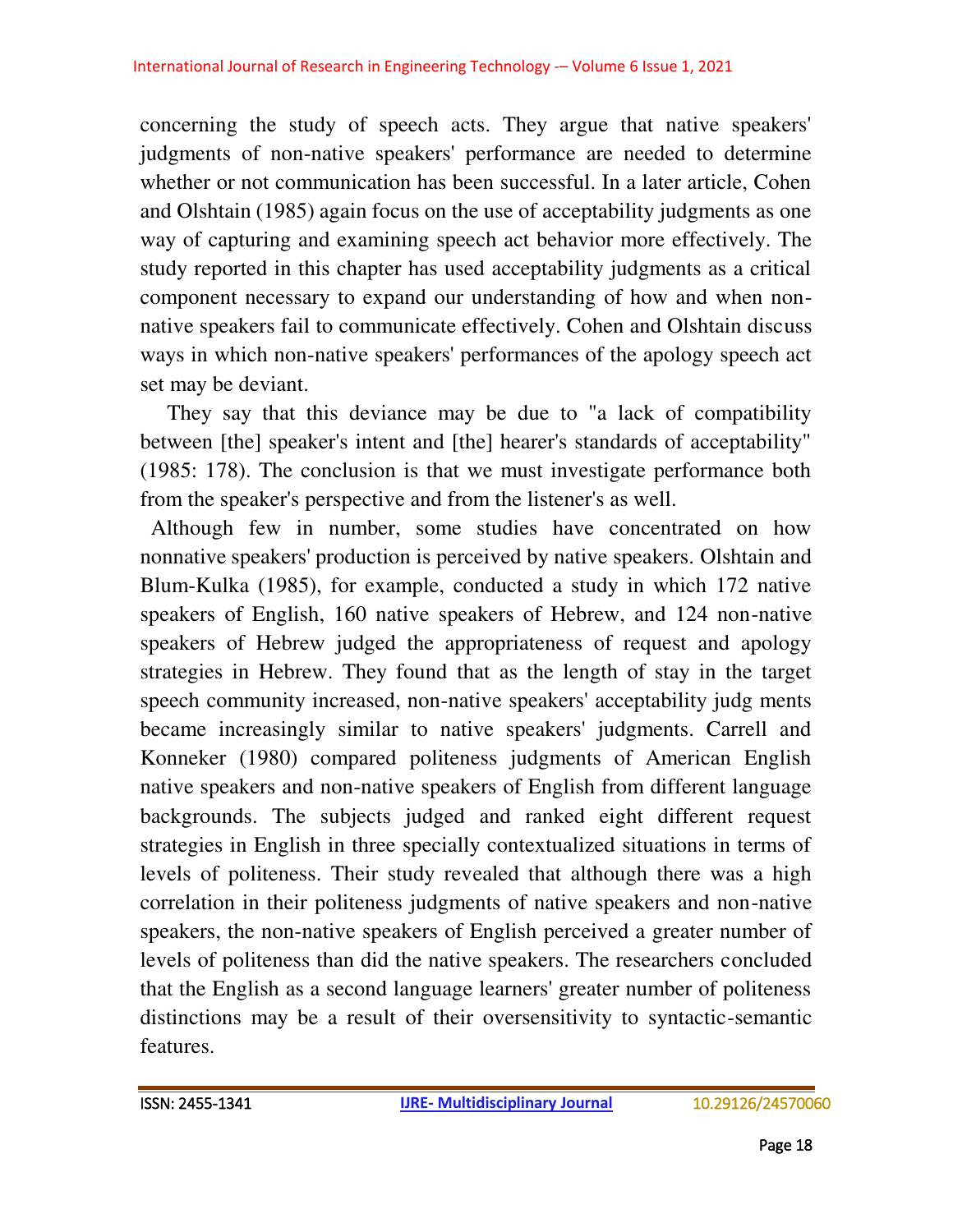### **Persuasion**

 Persuasion has intrigued researchers since antiquity; yet, it is a topic which continues to have immense relevance in all human interaction. To quote Robin Tolmach Lakoff (2000: 7), the question is: "Why do we latetwentieth-century sophisticates, after a century's barrage of advertising, still find ourselves bedazzled by the language of persuasion, economic and political?" The present volume is dedicated to investigations of the interactive process of persuasion at the dawn of the new millenium. Choosing to focus on the linguistic manifestations of this process, we highlight its several different dimensions, which interact with one another in intriguing ways. Further, we investigate aggregates of the linguistic exponents of persuasion across a number of different genres. These have been selected to represent the use of language which people generally associate with persuasion in the public sphere, such as advertising, the language of politics, and media discourse. But our concern is also with modern sites for persuasion within and across professional discourse communities as manifested in business negotiations and legal documents. While other genres could profitably be added to the repertoire we are offering (see, e.g., Mulholland 1994: xiii), the genres in focus in this volume originate in very different areas of public life, thus permitting us to detect similarities and differences across them.

 All language use can in a sense be regarded as persuasive (cf., e.g., Miller 1980). However, in this context we limit the definition of persuasion to all linguistic behavior that attempts to either *change* the thinking or behavior of an audience, or to *strengthen* its beliefs, should the audience already agree. Yet, the audiences – visible and invisible, actual and implied, interlocutors and onlookers – also contribute to the process of persuasion. We are committed to the view that the persuasive process is affected by the situational and socio-cultural context in which it takes place, and at the same time it helps construct that very context in important ways.

Even though genres will always be tied to time and culture  $-$  i.e. they emerge, persist, change, and disappear through time and in given sociocultural settings (Swales 1990:34–37) – persuasion is such an integral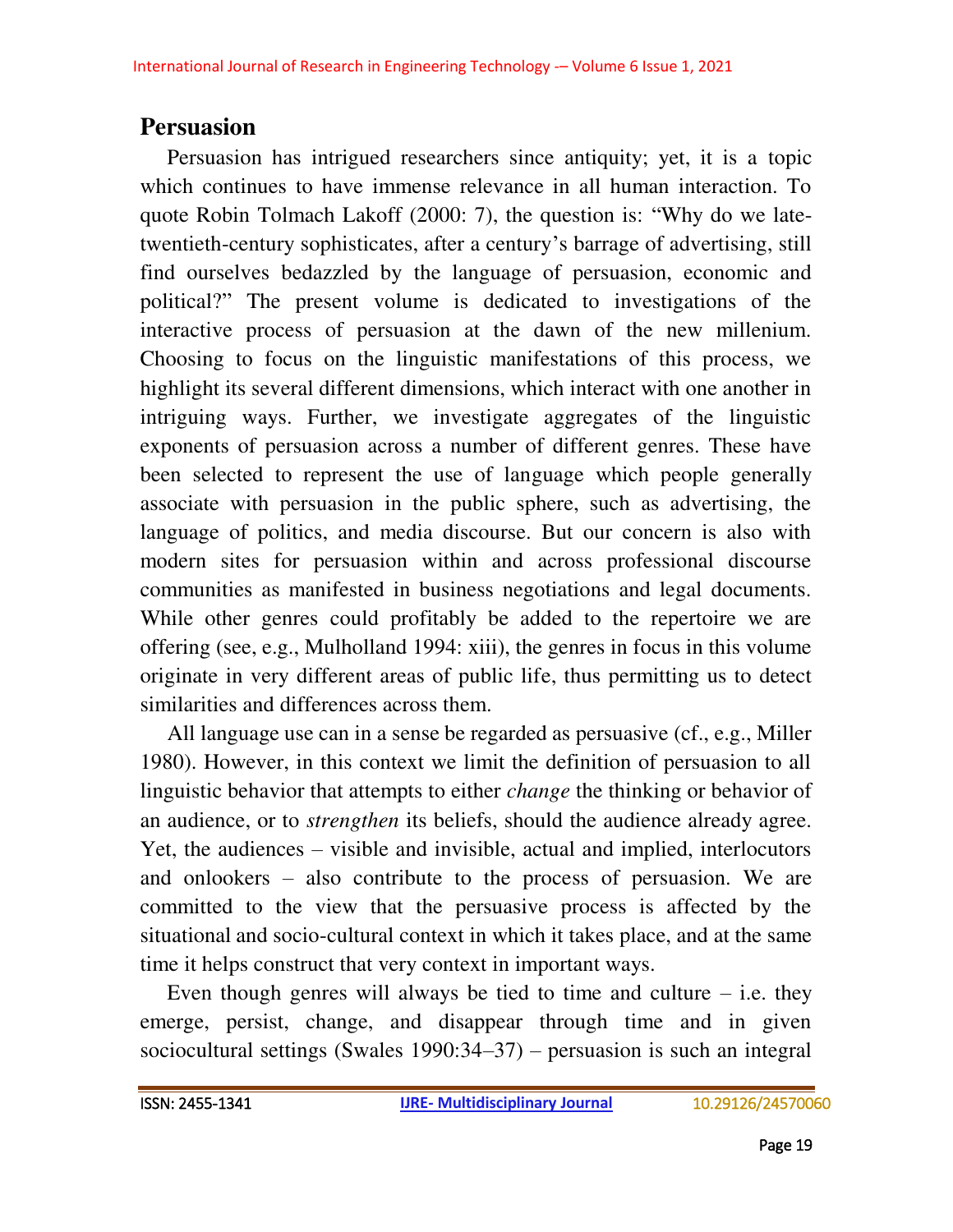part of human interaction that learning to understand it better will always be meaningful.

 Learning more about persuasion, we believe, is learning more about human nature. In the present volume we undertake this task by defining and discussing its concrete linguistic realizations in data that come from the last two decades of the twentieth century. In doing so we also raise the issue of what is typical of modern-day persuasion as compared to persuasion at earlier times.

 The purpose of the present volume is to address and answer the following questions: What are the common denominators of persuasive language that can be found across genres which are inherently persuasive? What different linguistic forms does persuasion find in these genres? Can the features of "successful" persuasion be described? What type of restrictions does the genre impose on the features of persuasive language; in other words, how do the linguistic features of persuasion differ from genre to genre? How do inherently persuasive words indicating beliefs and attitudes behave in texts? How does implicit persuasion differ from explicit persuasion? To what extent and in what way do genres hybridize for persuasive purposes? Can persuasion be taught? The discussion is essentially built on an intertextual and interdiscursive model of persuasion across genres (see, e.g., Todorov 1976; Fowler 1982; Swales 1990). All through the book we give due attention to the implicitness inherent in the process.

### **What counts as persuasion?**

 In speech act terms, persuasion is a perlocutionary end result, a process that has already taken place and is attested by the fact that the target has taken the desired action or admitted to a change of attitude. *Attempts* at persuasion are not the same thing, but for most discourse it is the on-line process that is our analysis material. Any speaker-based definition of a perlocutionary concept begs the question of effectiveness: even if phrases with obvious rhetorical intent can be isolated, they may be counterproductive. Thus professional negotiators are completely unlikely to be attracted by stereotypical market sales-talk; smug self-evaluations like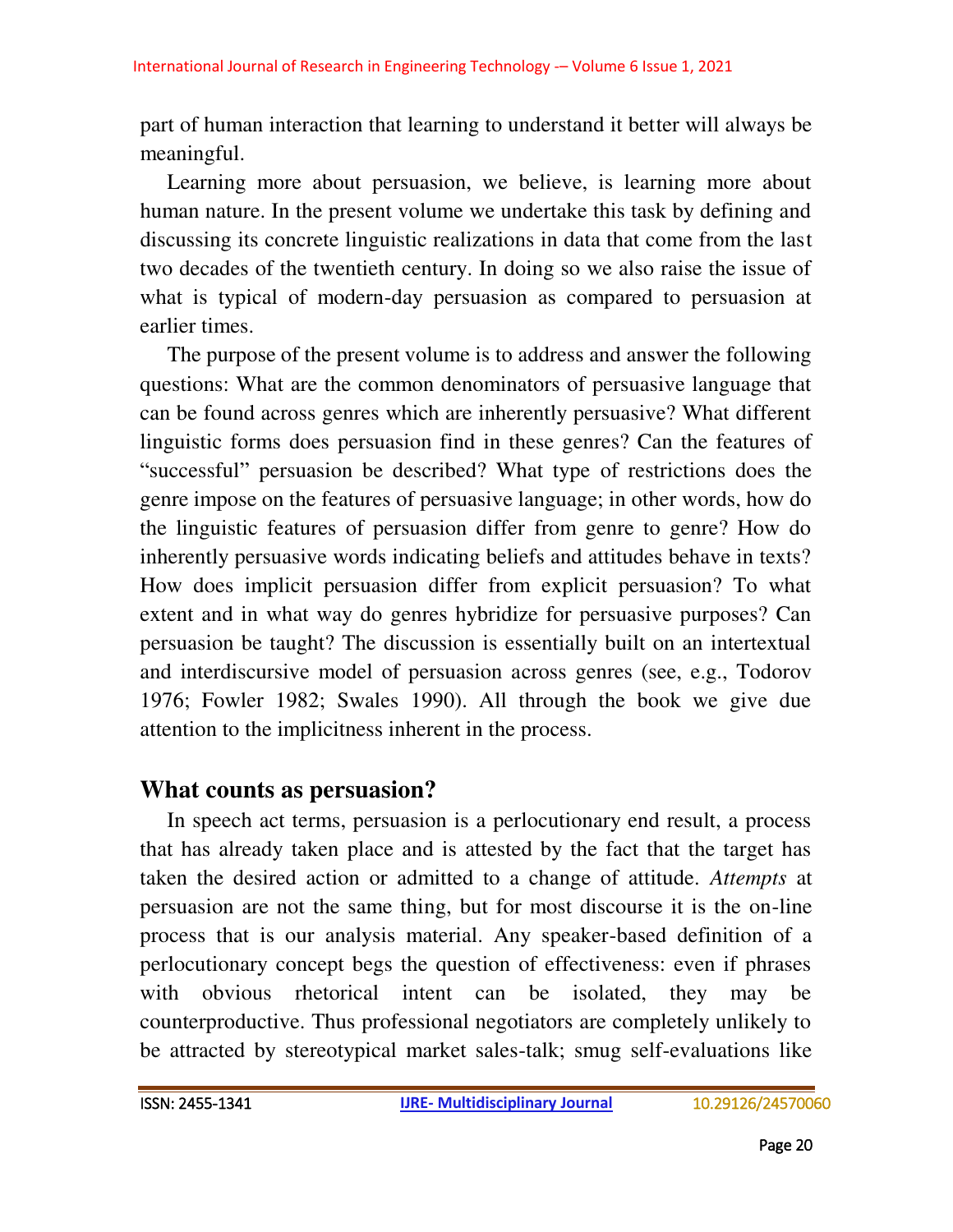"This is a very fair offer" are on the list of "irritators" isolated by Rackham and Carlisle (1978) and "high-risk elements" (Hiltrop & Udall 1995). If negotiators suspect they are being persuaded, they will concentrate on thinking up counter-arguments (Lewicki et al. 2003). Nevertheless, since such utterances are made in the hope of presenting an offer in a good light, we shall have to treat them as persuasive.

 The term *persuasion* is broadly used about utterances that seek to elicit compliance (for recent overviews, see Hargie & Dickson 2004; Wilson 2002). In dealing with negotiations a restriction is helpful: persuasion is found in utterances where it can be reasonably assumed that one partner (let us call her A) *seeks to show the other side* (let us call him B) *his interest in a suggestion that will ultimately* (*also*) *benefit A*. In some cases, the interest is easy to see; thus B will presumably recognize an offer that builds on a *need*  that he has and proceeds by rational argument, e.g. "So you want to own your own home? You'll save up for the down payment more quickly with a high-interest account. We can give you a better interest if you move all your accounts to us." However, because of the personal relationship involved, A may also have to persuade B, through various affective inducements, to take her perspective (e.g. "I know the warranty has lapsed, but I'd be grateful if you could help me out, since we have done business together for so long"). In this case, the "offer" is that of status, since is being asked to take on the role of a generous high-status partner.

 Negotiation is characterized by the need to accommodate both sides, in order to attain a result that is preferable to both starting positions; if either party had the power to dictate, it would no longer be a negotiation. It is therefore perfectly arguable that *all* negotiation discourse is persuasive in the broad sense: "The task of a bargaining party is to convince its opponent that it controls resources, that the opponent needs the resources, and that it is willing to use power" (Bacharach & Lawler 1981: 51). It is this broad sense that is used when the negotiation literature discusses leverage: Persuasive power factors include a reputation for implementing threats, the authority to take decisions, and options, i.e. that the negotiator has viable alternatives to agreement. Such factors are apparently independent of the communicative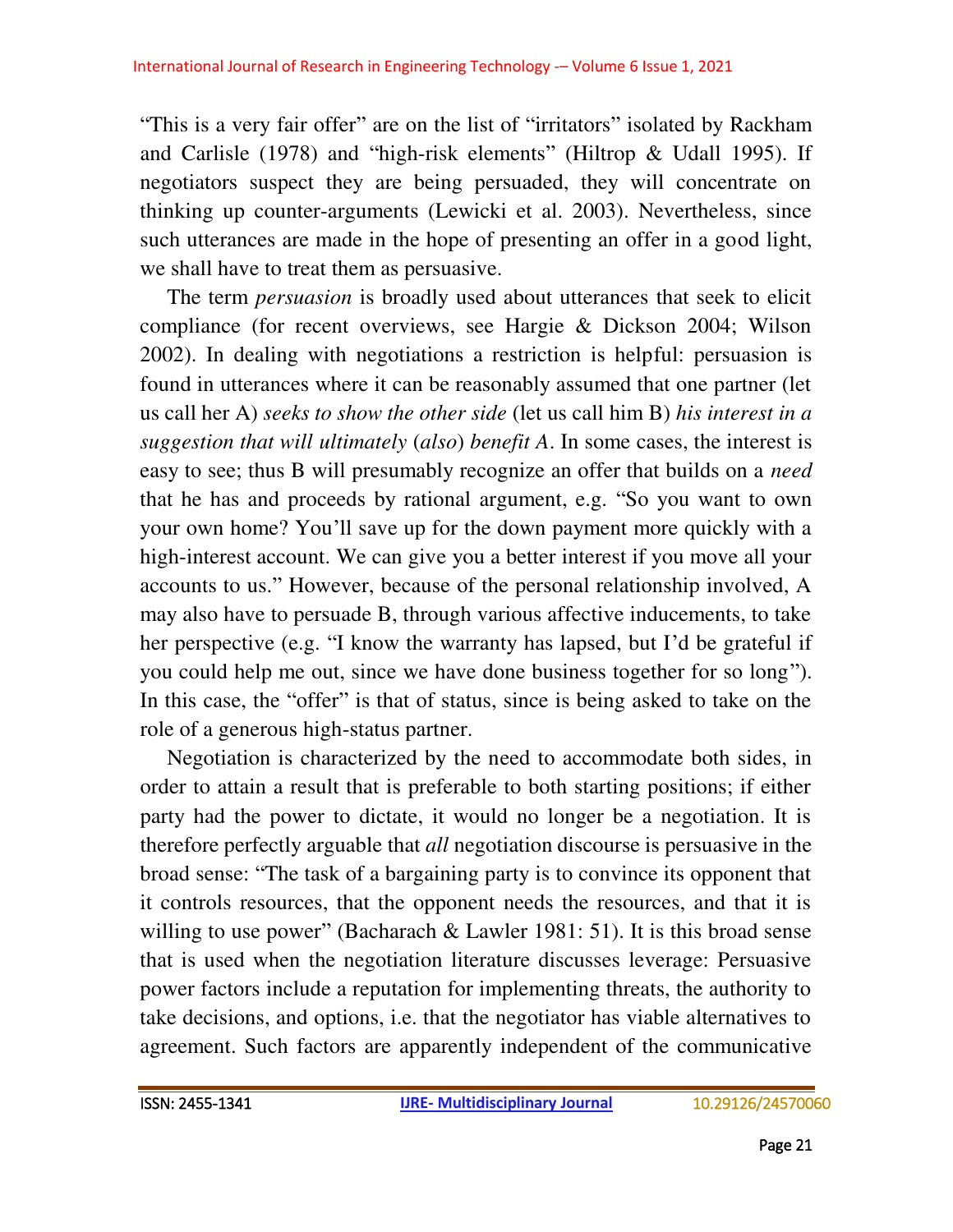process; but on the other hand, power must be perceived to be effective: it needs to be expressed. The analysis of persuasion proper takes place at the level of expression, with a distinction between "a helpful offer" and "a helpful presentation of an offer."

#### **Successful Political Persuasion**

 Since the time when Aristotle wrote his *Politics* and *Rhetoric*, political rhetoric has been considered one of the typical areas of persuasion; more recently it has been joined in this field with the language of advertising (see, e.g., Jucker 1997: 121). Robert Denton (1996: ix) writes that "politics is 'talk' or human interaction. Such interaction may be formal or informal, verbal or nonverbal, public or private but it is always persuasive, forcing us consciously or subconsciously to interpret, to evaluate, and to act." In search of the recipe for successful political persuasion, in this chapter I will investigate the public language of two U.S. presidents: Ronald Reagan, whose rhetoric dominated the 1980s, and Bill Clinton, whose verbal artistry prevailed during the last decade of the twentieth century. Looking for any shared rhetorical strategies used by these two presidents, I will here investigate their State of the Union addresses. But, of all U.S. presidents, why choose these two? My rationale is fairly simple:

First, one of the aims of the present volume is to investigate how persuasion is realized in our times, and these two politicians can certainly be regarded as modern persuaders.

 **Secondly,** Reagan and Clinton are good candidates, because they both managed to be "popular enough" to be re-elected. "Success," of course, is a tough term to define, and not everyone agrees about the success of these presidents; however, it is a fact that both have been widely praised for their rhetorical skills (Erickson 1985; Stuckey 1990; Smith 1994; Gelderman 1997). Reagan was referred to as the "Great Communicator" (e.g., Denton 1988: 10–12; Maltese 1994: 179) and the "Teflon President" to whom no dirt ever stuck. My favorite description of Clinton was written by a *Washington Post* reporter David von Drehle; it dates back to the times when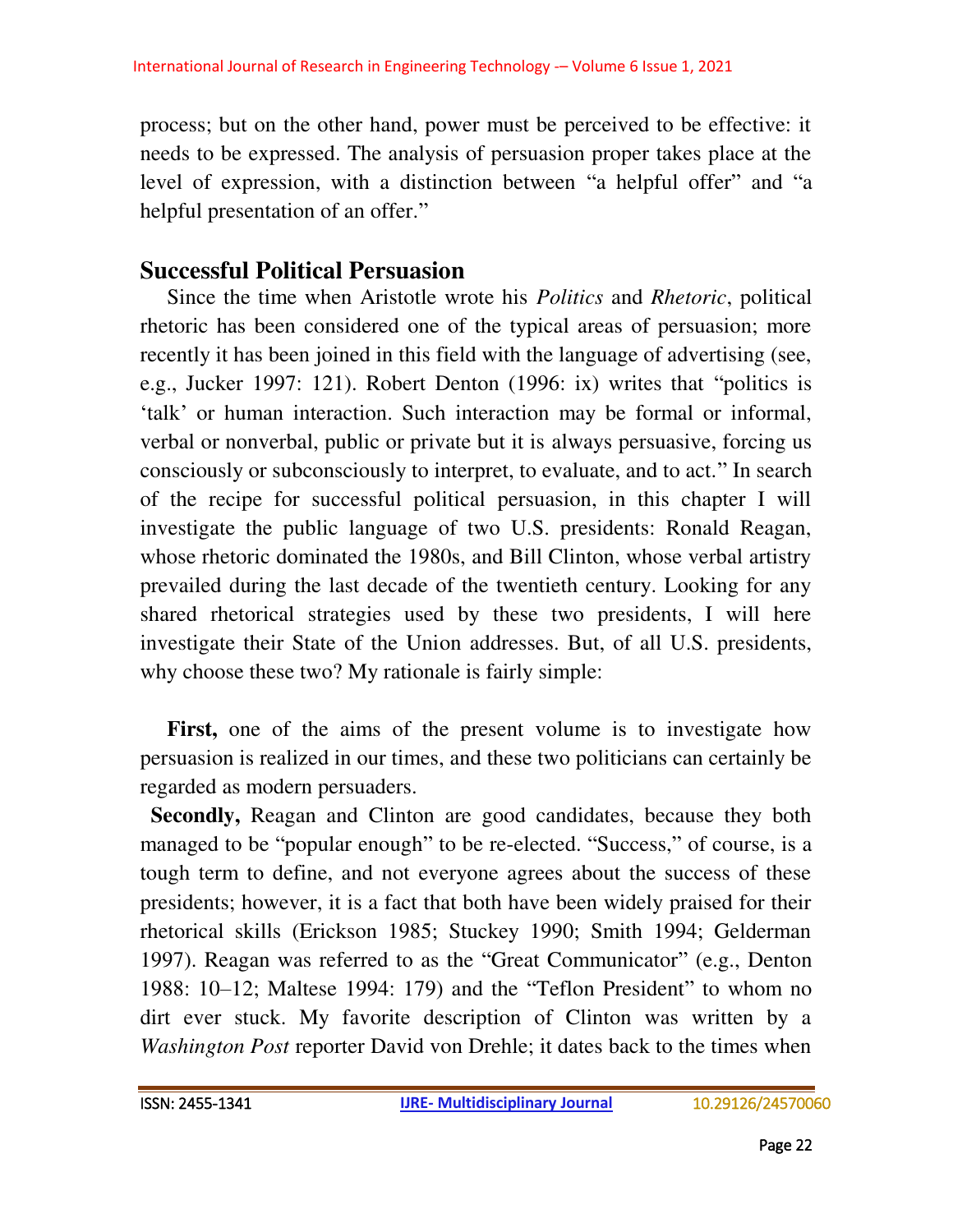Clinton was running for president for his first term, and it captures Clinton's multisided persuasive charm: "He's Elvis Presley with a calculator on his belt, an outsized candidate with a drawl as big as his brain, a would-be president of both pie charts and Moon pies" (von Drehle 1992: A1). In this chapter, I will focus on a subgenre of political persuasion in the public rhetoric of Reagan and Clinton: their planned, pre-written (team-written1), and extremely well rehearsed State of the Union addresses from 1988 (for Reagan) and 1998 (for Clinton).

#### **Questions and Evasive Strategies**

 During press conferences, the presidents are often confronted with topics that they would rather not discuss. In these situations, they need to resort to distancing strategies and evasive strategies (Simon Vandenbergen 1996; Clayman 2001; Scott 2002), including euphemisms and other means of associative engineering, and abrupt shifts of topic – all examples that I include under the umbrella term "persuasion," provided that the intention of the president is to mold the opinion of his audience in his favor. As an example of distancing strategies, we can look at Clinton's infamous denial "I did not have sexual relations with that woman, Miss Lewinsky" (*WCPD = Weekly Compilation of Presidential Documents* 1998: 129), where Clinton uses the distal demonstrative *that*, calls Monica a *woman*, and adds her last name, with the title *Miss*, as an appositive. The employment of an evasive strategy is illustrated in the following exchange between Jim Lehrer and Clinton during a PBS *News Hour* interview, as published in the *Weekly Compilation of Presidential Documents* (1998: 104; italics are added; compare also Lehrer's use of the proximal pronoun *this* and the adjective *young* in front of *woman*, with Clinton's use of *that woman* above):

Jim Lehrer: You *had* no sexual relationship with this young woman? Clinton: There *is* not a sexual relationship – that is accurate. (*WCPD* 1998:104)

 While appearing to answer Lehrer's question, Clinton in reality avoids answering it. This he accomplishes in a subtle way by a change of tense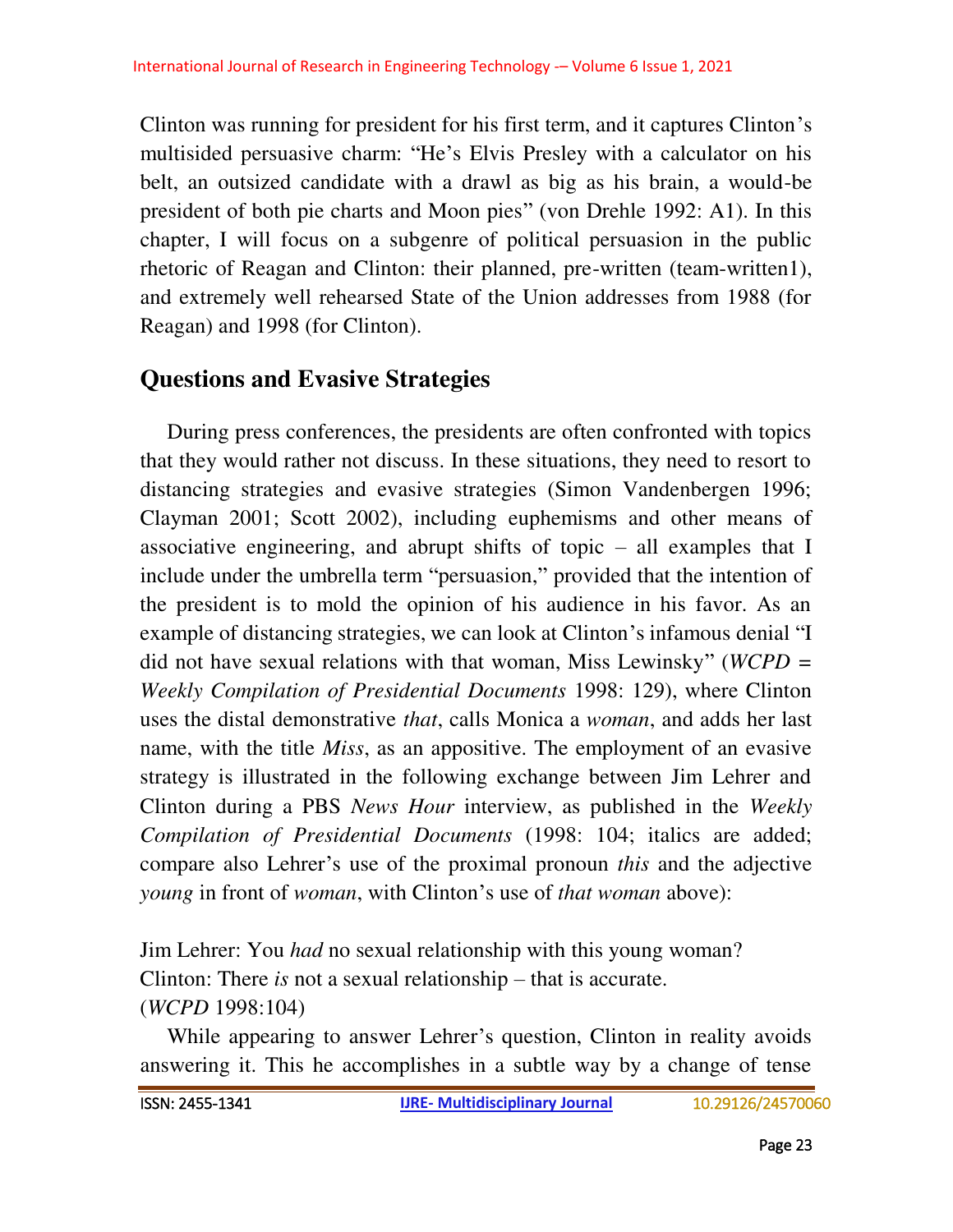from the past tense in Lehrer's question (*had*) to the present tense in his answer (*is*). In other words, he does not answer the question of whether there *was* a sexual relationship or not. In addition, the antecedent of the pronoun *that* in the clause "that is accurate" is unclear: It can refer either to what Clinton himself just said ("There is not a sexual relationship," which evidently was the case at the time of the interview), or it can refer to Lehrer's question, in which case the truth value of "that is accurate" would become questionable. Since the former interpretation is available, Clinton, while he certainly can be accused of being evasive, cannot be accused of downright lying. The use of euphemism can be seen as a special instance of evasive strategies. Euphemisms manipulate associations – they are a form of associative engineering (Leech [1977]: 50–62). For instance, when Jim Lehrer in his *News Hour* interview with Clinton asked about his relationship with Lewinsky, referring to this relationship as *an affair*, Clinton, in his answer denied this affair, referring to it euphemistically as an *improper relationship*: "There is no improper relationship" (*WCPD* 1998: 104).

 While Clinton certainly had reason to euphemize his relationship with Lewinsky, Reagan, defending the arms race that he was waging against the Soviet Union, needed to resort to euphemizing as well in order to defend the expensive weapons systems that this arms race required. In the early 1980s, in question-and-answer sessions with the representatives of the press (who often seemed to question Reagan's military spending), bombers and nuclear warheads transformed into *our technology, the ultimate technology* (*PP* = *Public Papers of the Presidents of the United States* 1981: 952), *deterrent for protection* (*PP* 1982: 681), *our potential capacity* (*PP* 1981: 957), *strategic force* (*PP* 1981: 892) or, simply, *equipment* (*PP* 1981: 952) (Halmari 1993). And when a reporter asks Reagan about the Iran-Contra Aid controversy, referring to it as a *scandal*, Reagan refuses to call it a scandal – it becomes a *so-called scandal*: "The whole so-called Iran scandal – I find it hard to think of scandal in connection with it" (*PP* 1988: 390).

 In the encounters with the press, there are abrupt shifts in topic as well. Clinton answers several of the questions by the reporters regarding the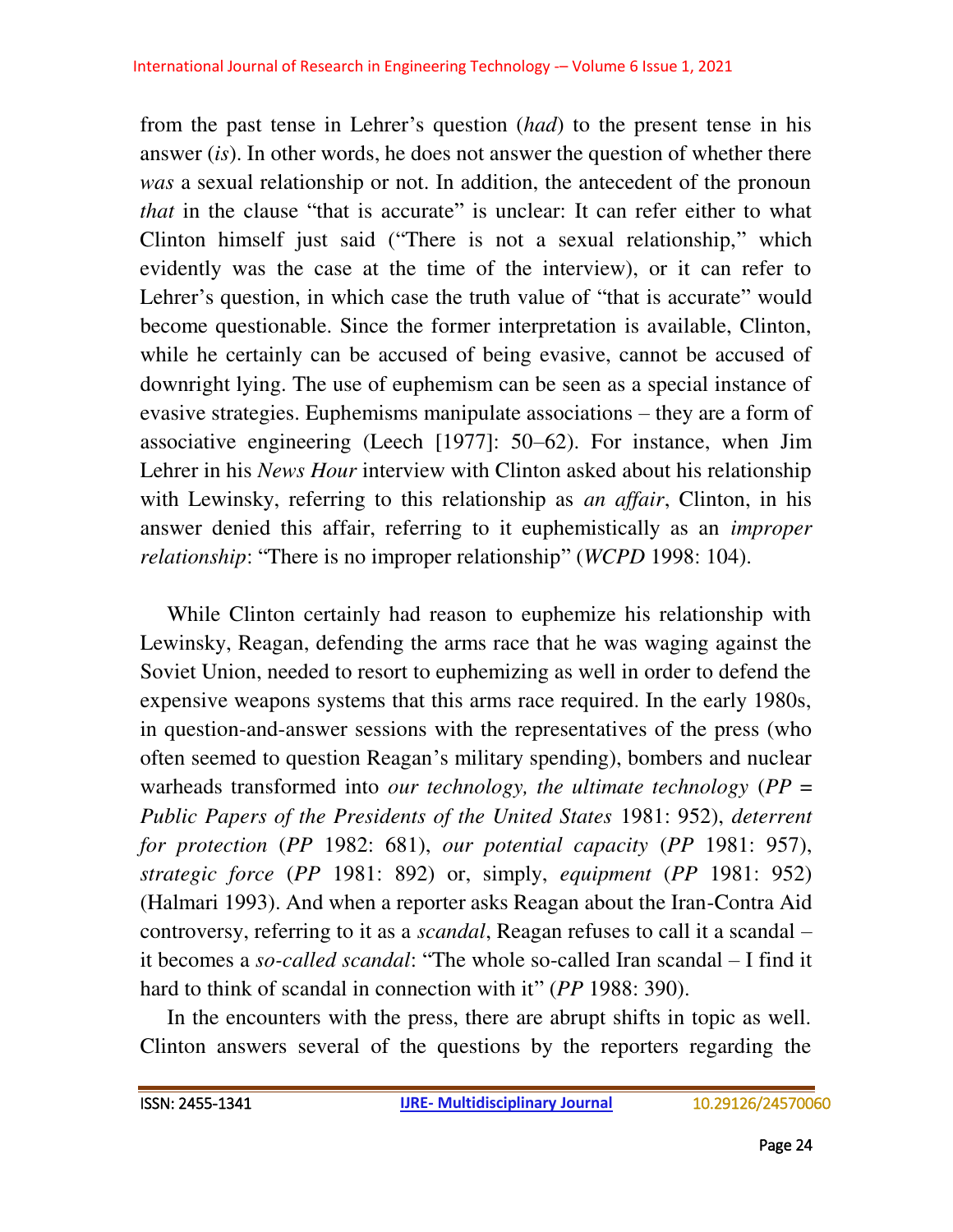Lewinsky incidents by a reminder directed to the questioning reporter (and to his whole audience) – an aversion – implying that the president has more important things to do than discuss "such a trivial issue": "But I have got to get back to the work" and "But meanwhile, I've got to go on with the work of the country" (*WCPD* 1998: 105). And, of course, there are downright denials. Comparing the tactics that the two presidents used in dealing with their respective problems, it is interesting to note that in January 1988, when a reporter asked Reagan about the Iran-Contra Aid controversy, Reagan denied that there had been a scandal: "I did not see any – what I considered lawbreaking that was taking place on the part of anyone in the administration" (*PP* 1988: 20), and ". . .but that was not against the law" (*PP* 1988: 21). Ten years later, in January 1998, in an interview with Jim Lehrer, Clinton answers "There is no improper relationship" (*WCPD* 1998: 104; see also example (1) above). I argue that the question-and-answer sessions call for different strategies of persuasion since the presidents are forced to address topics they would rather not discuss.

 In those political speeches where the presidents get to choose their topics, State of the Union addresses being a case in point, the persuasive strategies will be different.

 The choice of persuasive strategies is a part of the interactive process – the mediated discourse between the speaker and the audience (Scollon 1998). And, despite the fact that their topics were different, despite their differing ideologies, and despite certain idiolectal differences in rhetorical strategies, both presidents, in these written-to-be-spoken speeches show surprising similarity in relation to audience-engagement strategies, lexical cohesion, and rhetorical organization. The audience dictates the choice of strategies, some of which are well-known, others less transparent and more subtle.

 For a political analyst, the information in their speech is interesting insights into the relative importance of certain concepts for the policies of the presidents. For instance, Reagan's preferred concept is that of a *family*, while Clinton prefers to evoke the concept of *children* more often. Reagan evokes the concept of *freedom* more often than Clinton but talks about *work*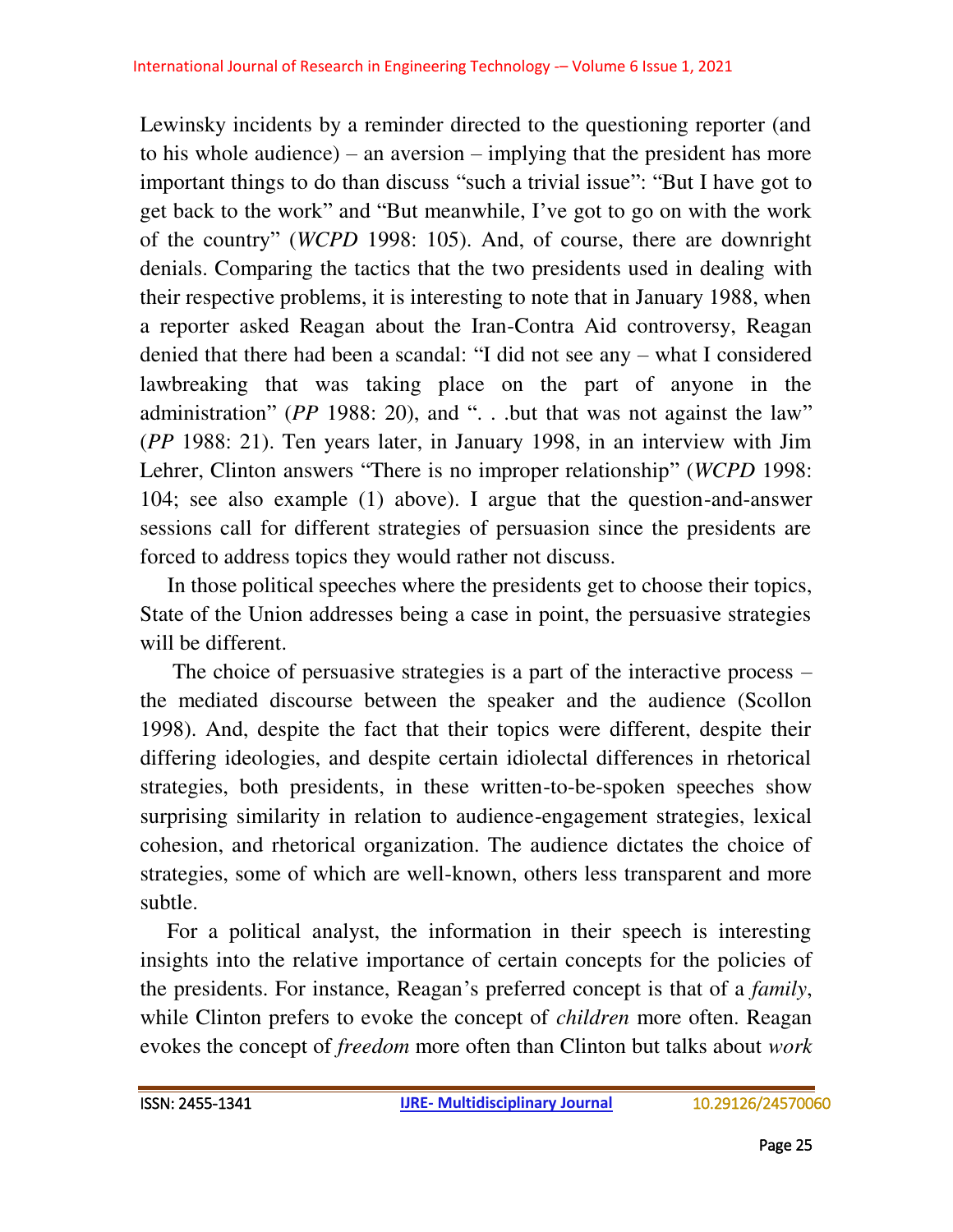slightly less often. From the point of view of a theory of persuasion, this information is not particularly interesting. In this subgenre of political speeches, the presidents are expected to evoke certain concepts, such as *government*, *Congress*, and *democracy*, or *world* and *nation*. Words like *new*  and *now* evoke positive associations and currency. A phrase like *let's*, with its hortative force, is expected to occur. Also, the word *God* is included in both presidents' addresses three times. A selection of shared words, including *God*, appearing in both addresses is presented .While the frequency of these words per one thousand words is not very high, it is interesting that these mainly positive concepts are evoked.

 The shared words with clearly positive associations are *better/best*, *community*, *consensus*, *future*, *hope*, *opportunity*, *peace*, *strong*, *together*, and *values*. Also, function words such as *more* and *most* are often used by both presidents. *More* and *most* allow flattering references to the accomplishments of the presidents, and even though in themselves they carry little content, in combination with the nouns that follow, they give a positive picture of the presidents' achievements. Other shared "peaks" are also clear markers of this persuasive genre. Words such as *together*, *tonight*, and *today* refer to the presidents' awareness of current issues and the idea that the present time is the time to approve the president's agenda for the union *together*.

 Another word used by both presidents was the word *child/children* .It was the fourth most frequently used content word in Clinton's speech; it occurred altogether 43 times, or 5.9 times per each one thousand words. In Reagan's speech, the word occurred eight times, or 1.6 times per one thousand words. The use of this word is clearly persuasive; it evokes an association with the future, and allows the presidents to infer that their proposed agendas will make the future of the audience's children – a matter everyone cares about – a better one. In example  $(1)$ , Reagan is speaking for his economic plan and uses the phrase *to give our children a future of low inflation and full employment*, using this phrase as an adverbial of purpose. In (2), Clinton uses *our children* as the beneficiaries of his environmental agenda: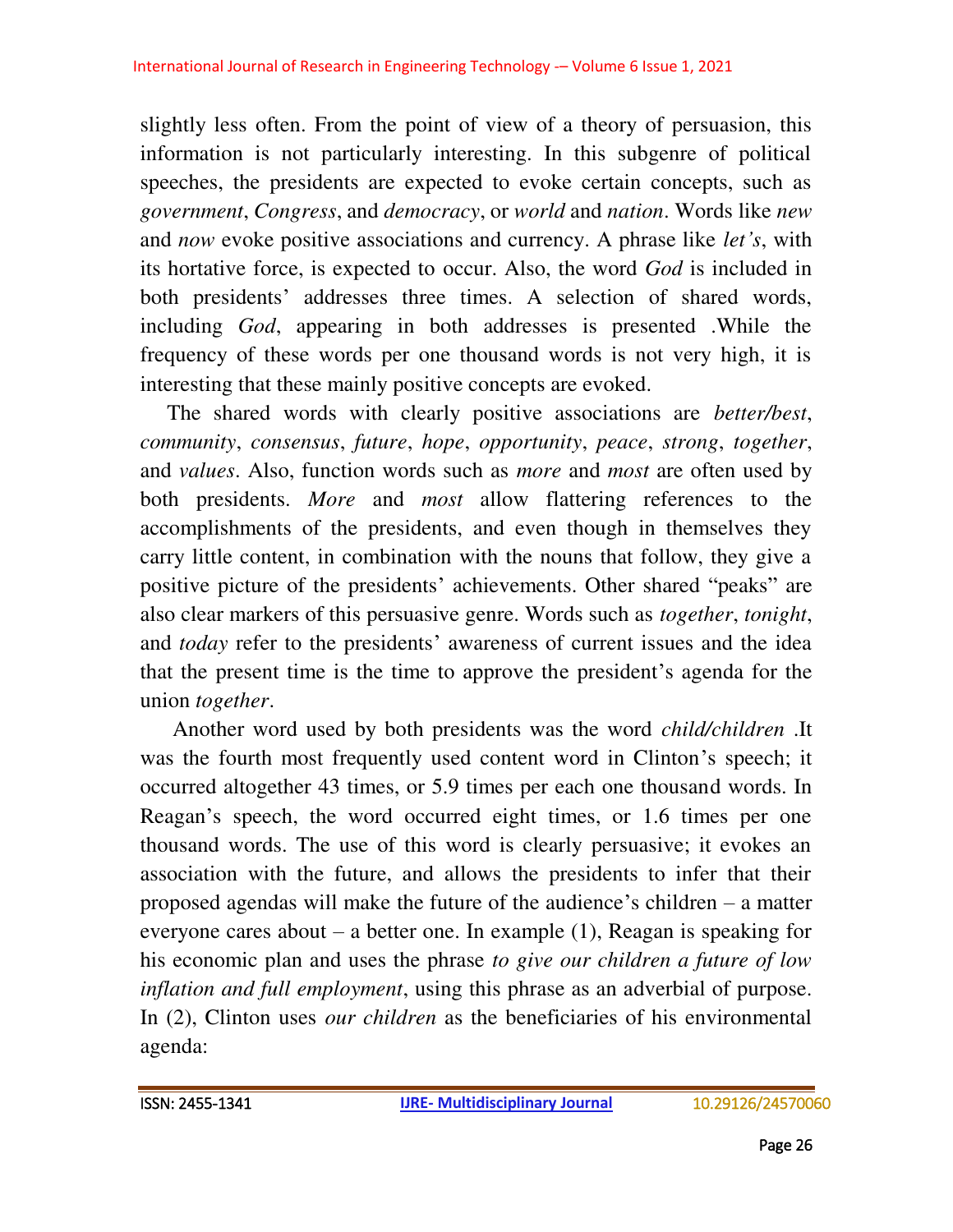(1) [. . .] steps we can take this year to keep our economy strong and growing, **to give our children** a future of low inflation and full employment. (Reagan)

(2) Tonight, I ask you to join me in launching a new Clean Water Initiative, a far-reaching effort to clean our rivers, our lakes, our coastal waters **for our children**.

 Of course, not all the words Reagan and Clinton use in their addresses are shared, and not all the words they use more than once are shared either. Table 6 presents the percentage of those words that occurred more than five times in both State of the Union addresses and the percentage of the words that occurred more than five times only in either Reagan's or Clinton's speech.

#### **Rhetorical Questions**

 The basic feature of a rhetorical question is that it is used to create an effect by engaging listeners and making them think, and it is not intended to elicit a reply. Spurgin (1994: 303) points out that "[T]he rhetorical question, because it invites assent, can provide a persuasive conclusion to the argument." Since the format of the State of the Union address is that of a monologue, which does not sanction the audience members to address the president verbally during the talk, I have here defined all question forms asked by the presidents during their State of the Union addresses as rhetorical, following Crowley and Hawhee's characterization of rhetorical questions as questions asked when the speaker "does not expect a reply" and uses the question to "emphasize a point" (2004: 299). Copi and Burgess-Jackson point out that rhetorical questions do not seek information; they function informatively as "an oblique way of communicating information" (1995: 77).

 It would also be legitimate to call some of the questions asked by the president's *topical questions* when they introduce a new topic. While topical questions have a textual function, the function of rhetorical questions is interpersonal. According to Crowley and Hawhee (2004: 298–299), rhetorical questions belong to those "figures of thought that enhance ethos"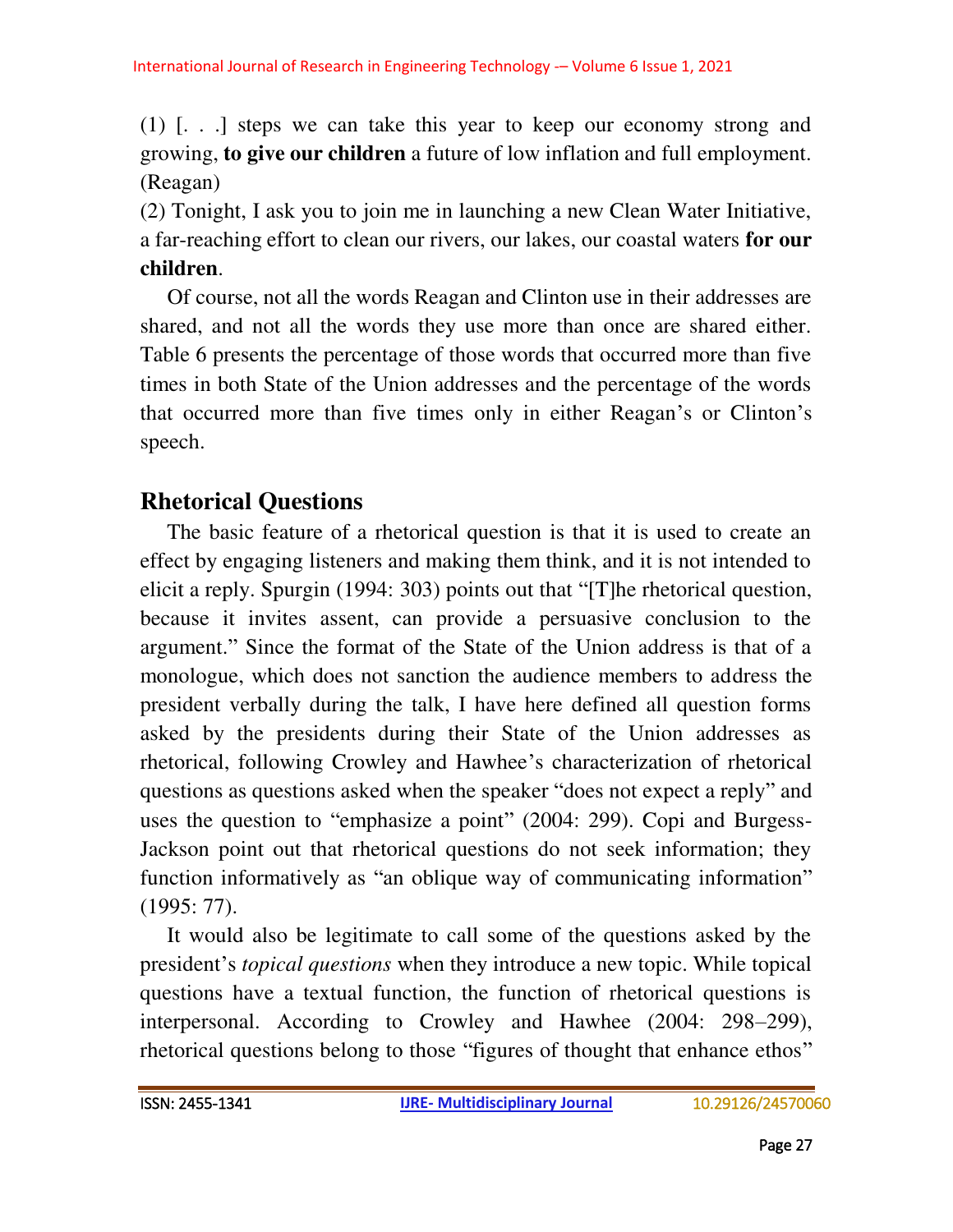by "manipulating the flow of discourse" and by "decreas[ing] distance between the rhetor and and audience." Whether called topical or rhetorical, we can argue that all the questions asked by the presidents exemplify rhetorical means of involving the listener. Reagan asked six questions, Clinton five. Examples (3–5) illustrate:

(3) **How can we help?** Well, we can talk about and push for these reforms. (Reagan)

(4) Instead of a Presidential budget that gets discarded and a congressional budget resolution that is not enforced, **why not a simple partnership, a joint agreement that sets out the spending priorities within the available revenues?** (Reagan)

(5) **What we have to do in our day and generation to make sure that America becomes truly one nation – what do we have to do?** We're becoming more And more diverse. **Do you believe we can become one nation?** The answer cannot be to dwell on our differences, but to build on our shared values. [. . .]We are many; we must be one. (Clinton) In example (3), Reagan is talking about school reforms. He asks a rhetorical question, "How can we help?" and proceeds to answer this question himself. In (4), he delivers a hortative rhetorical question starting with "why not [. . .]?" in which the answer is suggested. In example (5), Clinton applies the same strategy. He poses a rhetorical question and proceeds to answer it himself in nineteen sentences, finishing with "We are many; we must be one."

 The rhetorical strategy of asking a question to which the speaker himself provides the answer has been popular since antiquity. It reflects and imitates the Socratic method of inducing agreement by involving the audience member in a thinking process, leading to the idea that the answer, while here provided for the audience, is somehow a product of a mutual agreement between the speaker and the audience. The use of rhetorical questions is a subtle yet quite persuasive means to make the audience agree with the solutions provided.

# **Appeals to Authority**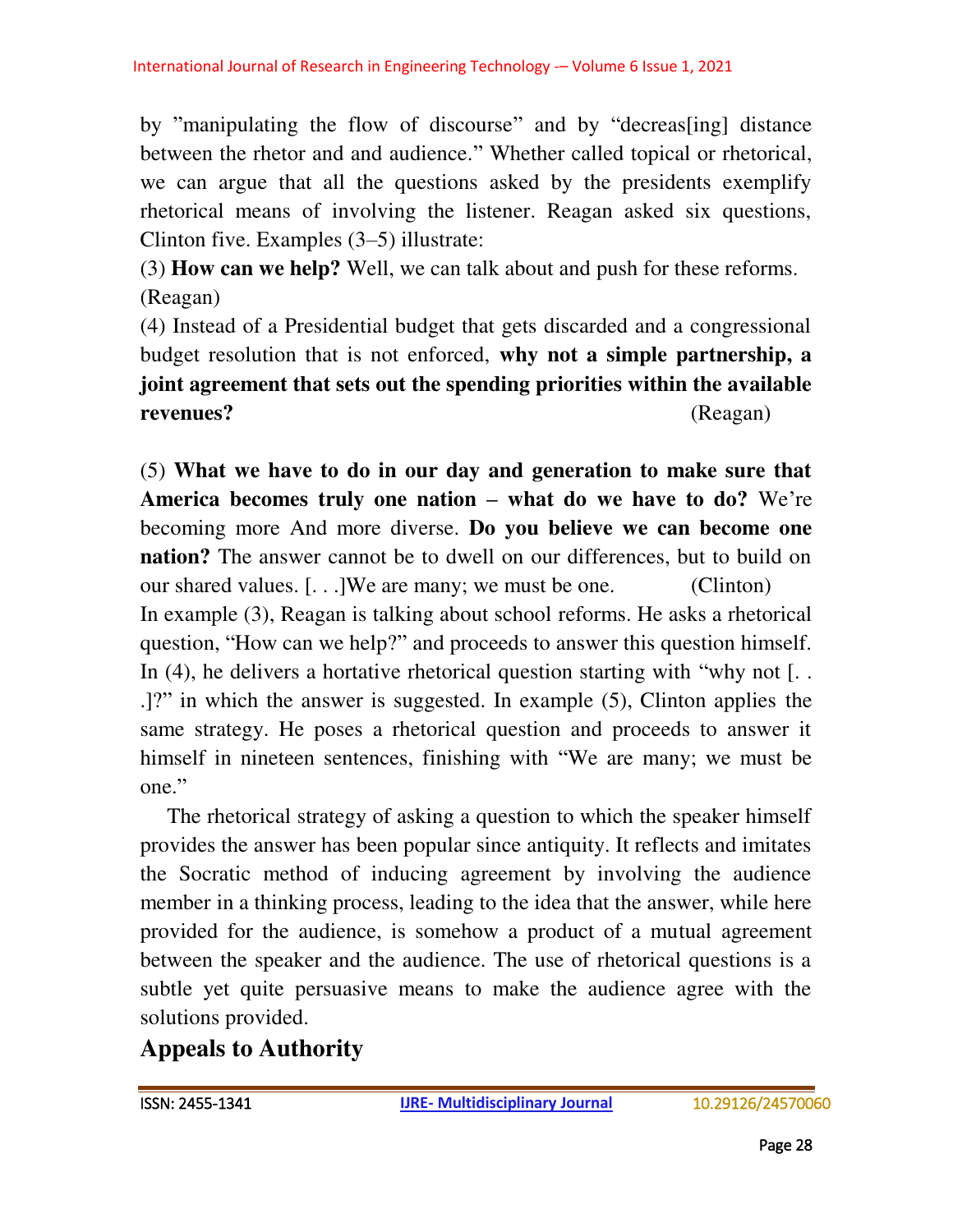In order to justify their points of view and their actions, both presidents resort to authorities; Reagan refers to "an ancient Chinese philosopher" (example 6) and "Jefferson" (7). Clinton resorts to Generals such as Colin Powell (8):

(6) And as an ancient Chinese philosopher **Lao-tzu**, said: "Govern a great nation as you would cook a small fish; do not overdo it." (*Reagan*)

(7) In the spirit of **Jefferson**, let us affirm that in this Chamber tonight there are no Republicans, no Democrats – just Americans. (*Reagan*) (8) I'm pleased to announce that **four former Chairmen of the Joint Chiefs of Staff – Generals John Shalikashvili, Colin Powell, and David Jones and Admiral William Crowe** – have endorsed this treaty. And I ask the Senate to approve it this year. (*Clinton*) Appealing to authorities such as ancient philosophers, the founding fathers, and high military officials is thus used by both presidents to back up their ideas, policies, proposals, and decisions. When Clinton needs to justify the American presence in Bosnia (example (9)), he resorts to his opponent and presidential rival, Bob Dole, and cites him verbatim:

(9) [. . .] Bosnia's fragile peace still needs the support of American and allied troops when the current NAT Omission ends in June. I think **Senator Dole** actually said it best. He said "This is like being ahead in the 4th quarter of a football game. Now is not the time to walk off the field and forfeit the victory." (*Clinton*)

 By framing his citation of Dole by "I think Senator Dole actually said it best" and thus presenting not only his own, but also Dole's view, with which he agrees on the issue of Bosnia, Clinton ensures that his view and decisions regarding Bosnia cannot be criticized by the Republicans. Resorting to one's opponent's authority – in other words, backing up one's own ethical appeal with somebody else's – exemplifies a clever persuasive strategy, which is likely to disarm the opposition.

**Appeal to Logic**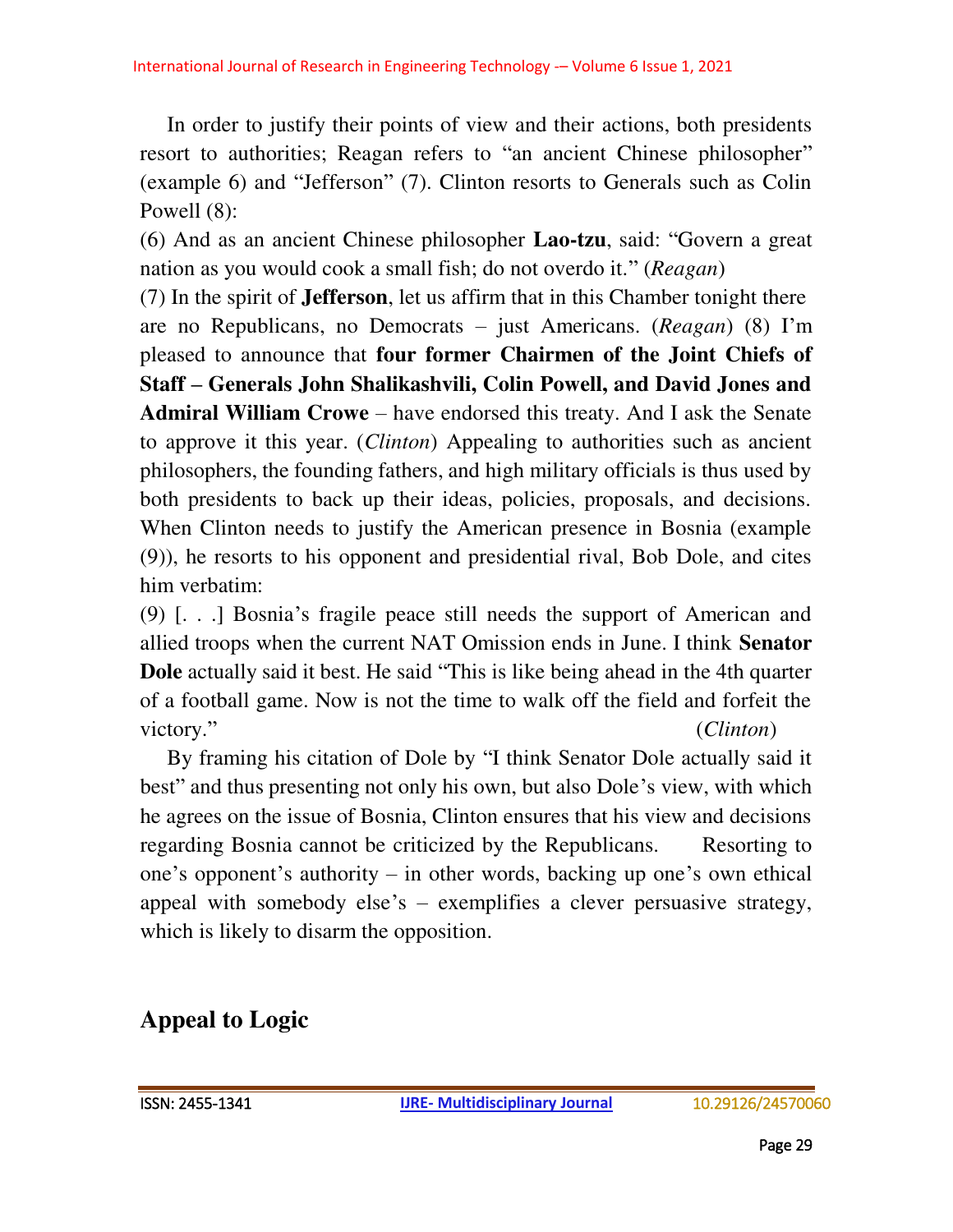For Aristotle, rhetoric, the art of public speaking is "the counterpart of Dialectic," the art of logical discussion. As opposed to *syllogisms*, rhetorical arguments (Aristotle's *enthymemes*) "are the substance of rhetorical persuasion" (Aristotle [1984]: 19–20). Hence it is not surprising that in both State of the Union addresses we can see a clear, systematic, and logical organization of ideas – a strong appeal to logos, which yet *implies* the premises rather than states them explicitly. (For definitions and examples of enthymemes, see, e.g., Copi & Cohen 1990; Corbett 1965: 61–68; Crowley & Hawhee 2004: 141–146.) In example below, Reagan divides his speech into four topics, numbering these from the first to the fourth and summarizing at the end: "This is a full agenda":

[. . .] we have **four basic objectives** tonight. **First**, steps we can take this year to give our children a future of low inflation and full employment. **Second**, let's check our progress in attacking social problems [. . .] Our **third** objective tonight is global [. . .] **Fourth and finally**, [. . . w]e must protect that peace [. . .] **This is a full agenda**.

(*Reagan*)

 In his speech, Clinton resorts to the same logical organization pattern. Following Aristotle's example, Clinton, in (11) below, is not arousing emotions (Aristotle [1984]: 20); he is appealing to the audience's logical thinking. Starting by an appeal to the authority of "[o]ur founders" he frames the campaign finance reform, an item on his agenda, as "first. " He proceeds to state that "Everyone knows elections have become too expensive," and that they fuel "a fundraising arms race." The use of *everyone* in the phrase *everyone knows* is a clear appeal to logic: *everyone* includes even those who might oppose Clinton's campaign finance reform. If *everyone knows* that elections have become too expensive, they should, if they are logical thinkers, agree with Clinton's campaign finance reform; if they do not, the implication is that they are not logical. The use of the metaphor "fundraising arms race" exploits another persuasive strategy; it evokes negative, aggressive associations with the Cold War – a notion that should belong to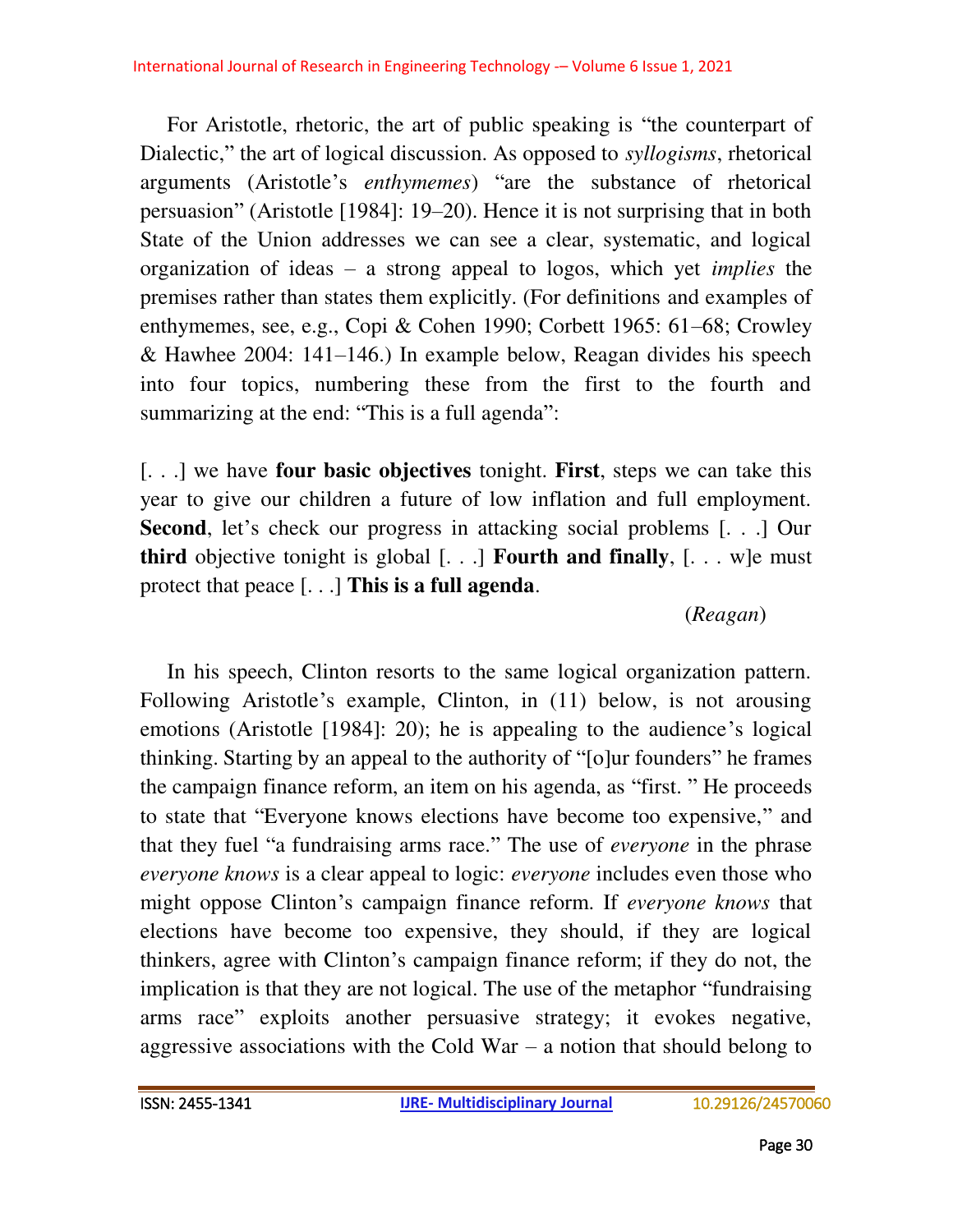the past even as a metaphor. Clinton then equates a "vote against McCain and Feingold" with "a vote for soft money and for the status quo" and frames this not as his opinion but as a fact: "Let's be clear." The hortative "let's" and "I ask you" directly involve the audience:

**Our founders** set America on a permanent course toward "a more perfect union." To all of you I say it is a journey we can only make together [. . .] **First**, we have to continue to reform our government – the instrument of our national community. **Everyone knows elections have become too expensive** fueling a **fundraising arms race**. This year, [...] the Senate will actually vote on bipartisan campaign finance reform proposed by Senators McCain and Feingold. **Let's be clear**: A vote against McCain and Feingold is a vote for soft money and for the status quo. **I ask you to strengthen our democracy and pass campaign finance reform this year.** 

(*Clinton*)

 In the final sentence in above, Clinton does not just ask the audience to "pass campaign finance reform"; he asks them to "strengthen our democracy" – something that every logical audience member would see as a positive action, whether they agree with the campaign finance reform or not. The ordering of the phrases presupposes that "passing campaign finance reform" will lead to "strengthen[ing] our democracy." Apart from political speeches, the persuasive strategy exemplified in the final sentence in (11) can be heard in everyday indirect requests such as "Be an angel and bring me a cup of coffee!" This request implies that the addressee will deserve the title of an angel if he/she brings the coffee. Note that we would not say, "Bring me a cup of coffee and be an angel!" Similarly, even though Clinton's sentence means "I ask you to pass campaign finance reform this year," the added implied consequence following from the passing of the reform – the strengthening of democracy – makes this request more persuasive; the implied consequence is one with whose positive nature everyone has to agree.

 The quote in example (12) below from Clinton's address is an example of careful associative engineering. The verb *heal* evokes positive associations: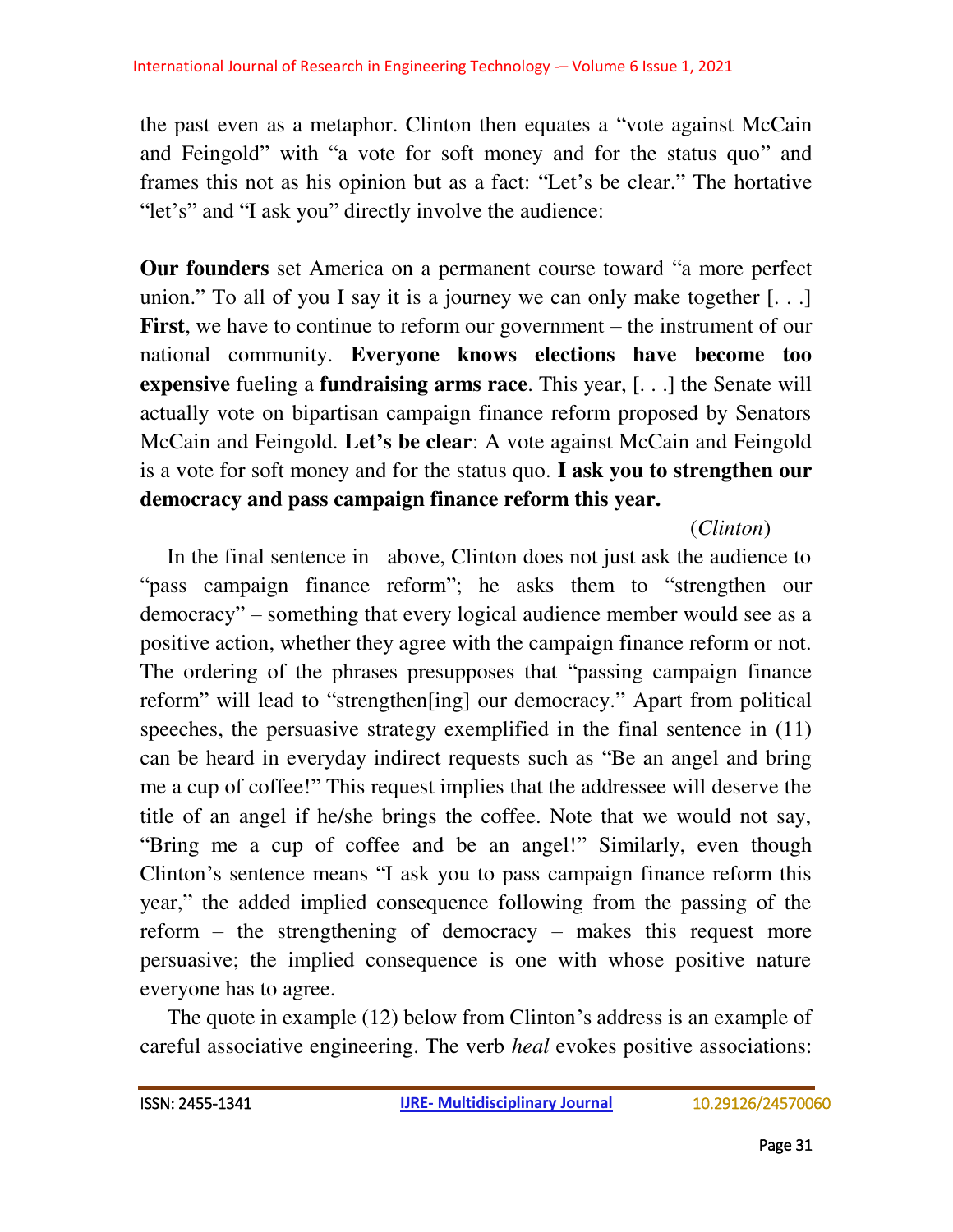Something that needs healing has been in bad shape, sick, and the logical thing to do is to support the process of healing. Not only is it illogical to oppose the process of healing but also, if you do oppose it, you are called a *pessimist*.

Every time we have acted to **heal** our environment, **pessimists** have told us it would hurt the economy.

(Clinton)

In his *Rhetoric*, Aristotle ([1984]:32–33) wrote of political orators:

The political orator aims at establishing the expediency or the harmfulness of a proposed course of action; if he urges its acceptance, he does so on the ground that it will do good; if he urges its rejection, he does so on the ground that it will do harm[. . .].

 The two examples indicate a careful appeal to logic of the audience, along the lines already posited by Aristotle, is still today one of the hallmarks of political persuasion.

#### **Superlatives and "nice numbers"**

 Superlatives may exaggerate, but the presidents do not avoid their use, especially when they can package the superlatives around convincing factual information. This factual information often involves the use of numerical data – facts backed up by numbers (see also Virtanen this volume). In example (13), Reagan uses the superlative *fastest*, surrounded by *4 straight years* and *more than10 years*. In (14), Clinton's superlatives *lowest unemployment* and *lowest core inflation* are accentuated by *in 24 years* and *in 30 years*. The "ultimate" superlative, *the highest homeownership in history*, is saved for last. Note also the use of the comparative *more than 14 million more new jobs*, where the information of what this number *14 million* is compared to is left unspecified:

(13) [. . .] family income has risen for **4 straight years,** and America's climbed out of poverty at **the fastest rate in more than 10 years**.

ISSN: 2455-1341 **[IJRE- Multidisciplinary Journal](http://www.internationaljournalisar.org/ijre/index.html)** 10.29126/24570060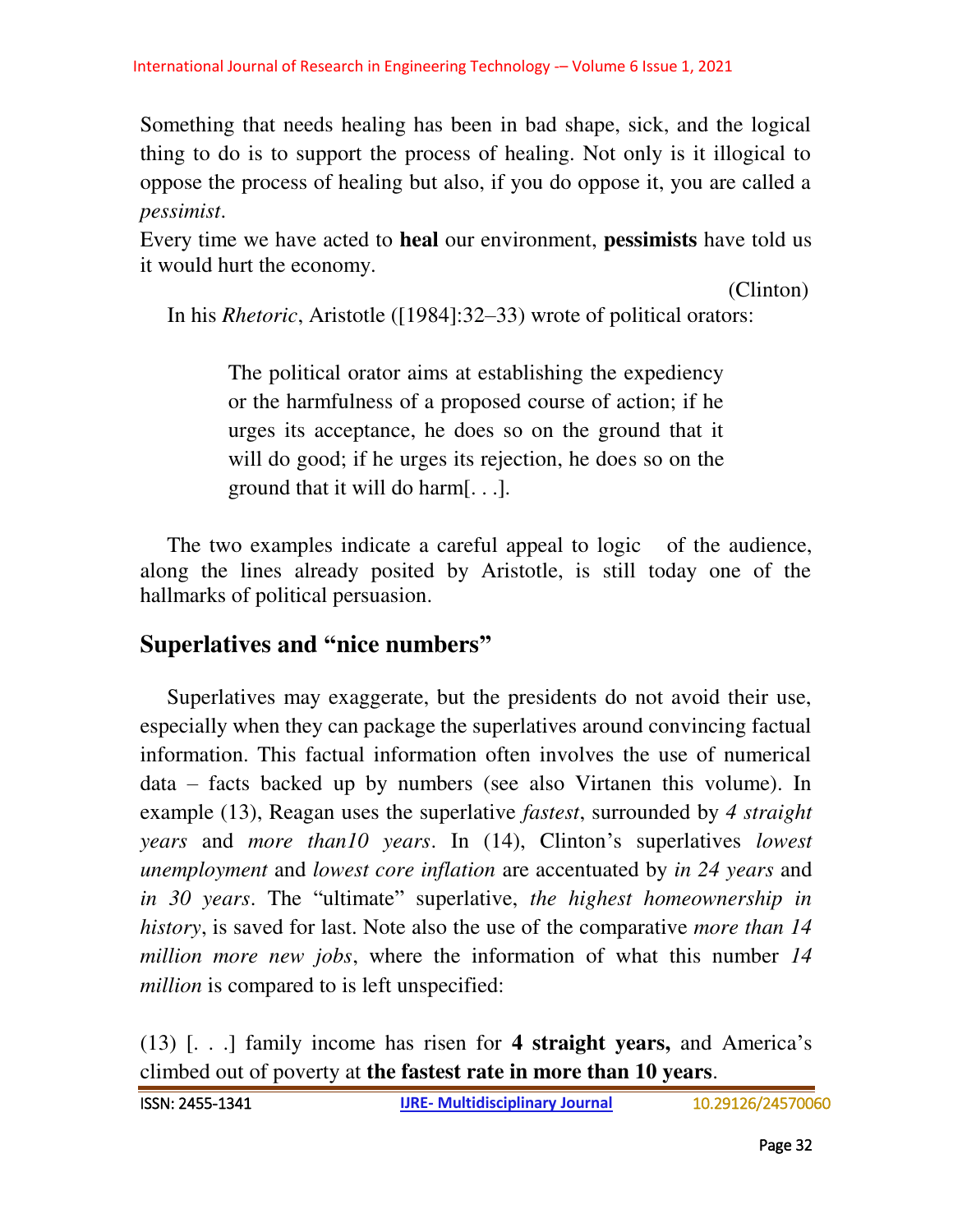(*Reagan*)

(14) We have **more than 14 million more new jobs**, **lowest unemployment in 24 years, the lowest core inflation in 30 years**; incomes are rising; and we have **the highest homeownership in history**. (*Clinton*)

### **Poetic aspects of persuasion**

 Campbell and Burkholder (1997: 5) write that "rhetorical discourse is frequently poetic"; it has "ritualistic, aesthetic, dramatic, and emotive qualities." In their State of the Union addresses, both presidents resort frequently to the use of alliteration. Personification of America is another poetic means that both president's use.

### **Alliteration**

 The tradition of using alliteration in the Anglo-American world goes back to the great poetry of Old English. Examples in (15) and (16) comprise a selection of alliterative phrases in Reagan's and Clinton's speeches, respectively:

#### *Reagan's alliterative phrases:*

**c**ourage to **c**onfront

**f**reedom **f**ighters

a **f**uture **f**ree of [. . .] **t**otalitarianism and **t**error

**g**reat halls of **g**overnment and the **m**onuments to the **m**emory of our **g**reat **m**en **p**revents a **p**aralysis of American **p**ower

**p**rotected and **p**assed on lovingly this **p**lace called America **sh**ining **sh**ores **s**oaring **s**pending

**s**orry **s**tory

**(16)** *Clinton's alliterative phrases:* 

**d**eadly **d**iseases

**d**efect and **d**efer

**f**ace and **f**uture of America

**f**amily and **f**aith, **f**reedom and responsibility **f**inger pointing and **f**ailure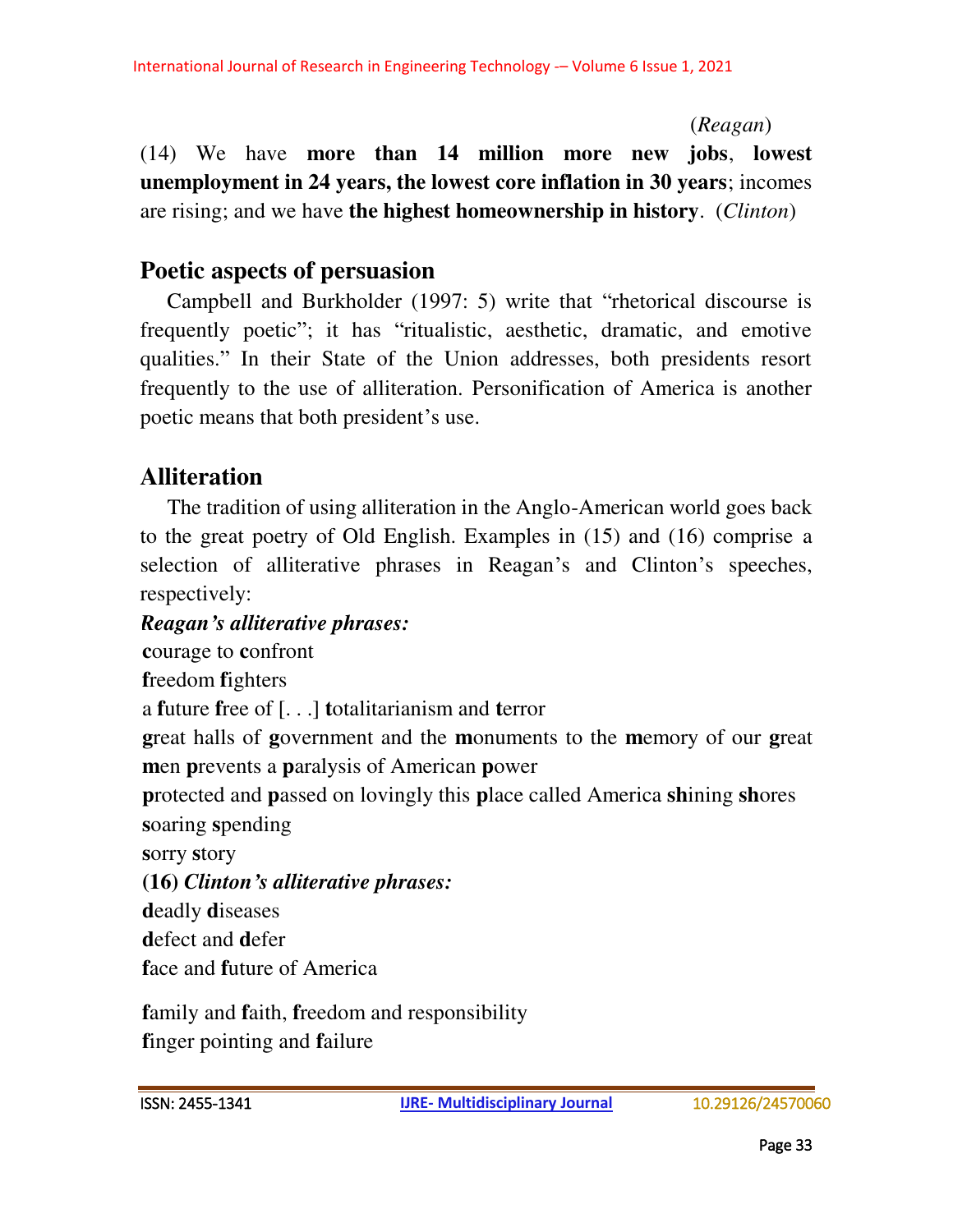crack down on **g**angs and **g**uns and drugs offer **h**elp and **h**ope **p**eace and **p**rosperity **p**olice, **p**rosecutor, and **p**revious A strong nation **r**ests on **r**ock of **r**ules **w**eapons of **w**ar

 The use of alliteration cannot be seen as directly persuasive; there is nothing in alliteration *per se* that would lead the audience to sympathize or agree with the speaker. Yet, if we take the classic view of Isocrates, who points out that "the power to speak well is taken as the surest index of a sound understanding" ([1988]: 48), it is easy to see how alliteration fits in with an overall persuasive style. Skillful use of alliteration is part of ethical appeal; alliteration does not attract attention by being overly decorative; it is a modest and subtle way of sending the audience the message that the speaker is a powerful speaker and, therefore, a man "of a sound understanding."

#### **Reference to America**

 The frequencies of the word *America/American* were already discussed above. For both presidents, *America (n)* was the most frequently evoked concept: 11.3 out of every one thousand words for Reagan, and the almost identical 11.2 for Clinton were occurrences of this word. However, the same concept was evoked by the use of other phrases as well. Both presidents refer to America as *nation*, and both, by subtle choices of determiners make the concept closer, dearer – Reagan, by the proximal demonstrative pronoun *this* ("this nation") and Clinton, by the first person plural possessive pronoun *our* ("our nation"):

#### **Reagan***:* This nation,

not a graveyard but a birthplace of hope a city of hope in a land that is free this shining city on a hill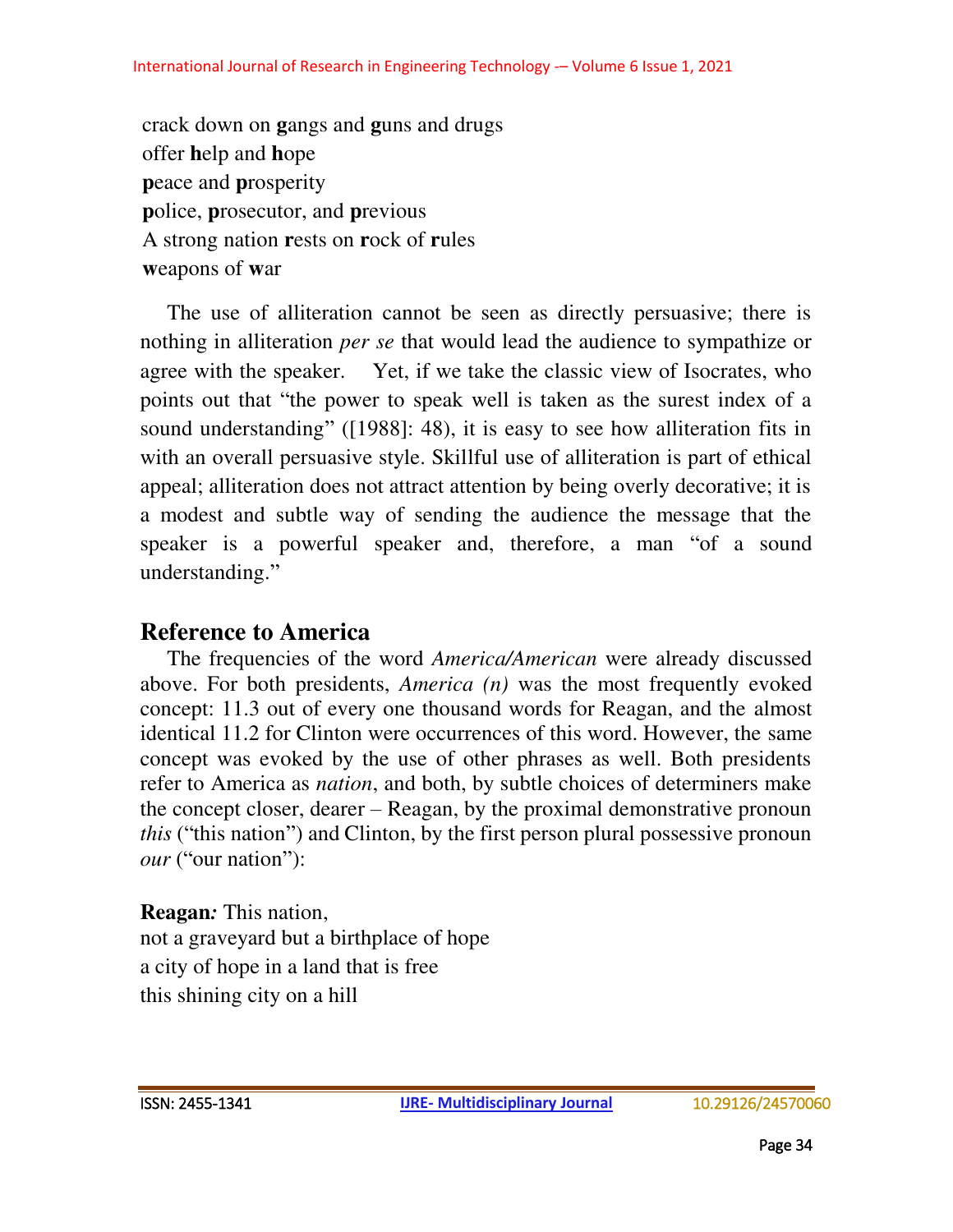#### **Clinton:** Our nation,

an America which leads the world to new heights of peace and prosperity.

#### **Conclusion:**

Rhetoric is a literary-politic method to change attitudes of the audience addressed, and to make people choose to adopt ideas and opinions of the speaker. It is an effective instrument used by politicians and leaders to win the side of the people and their support.